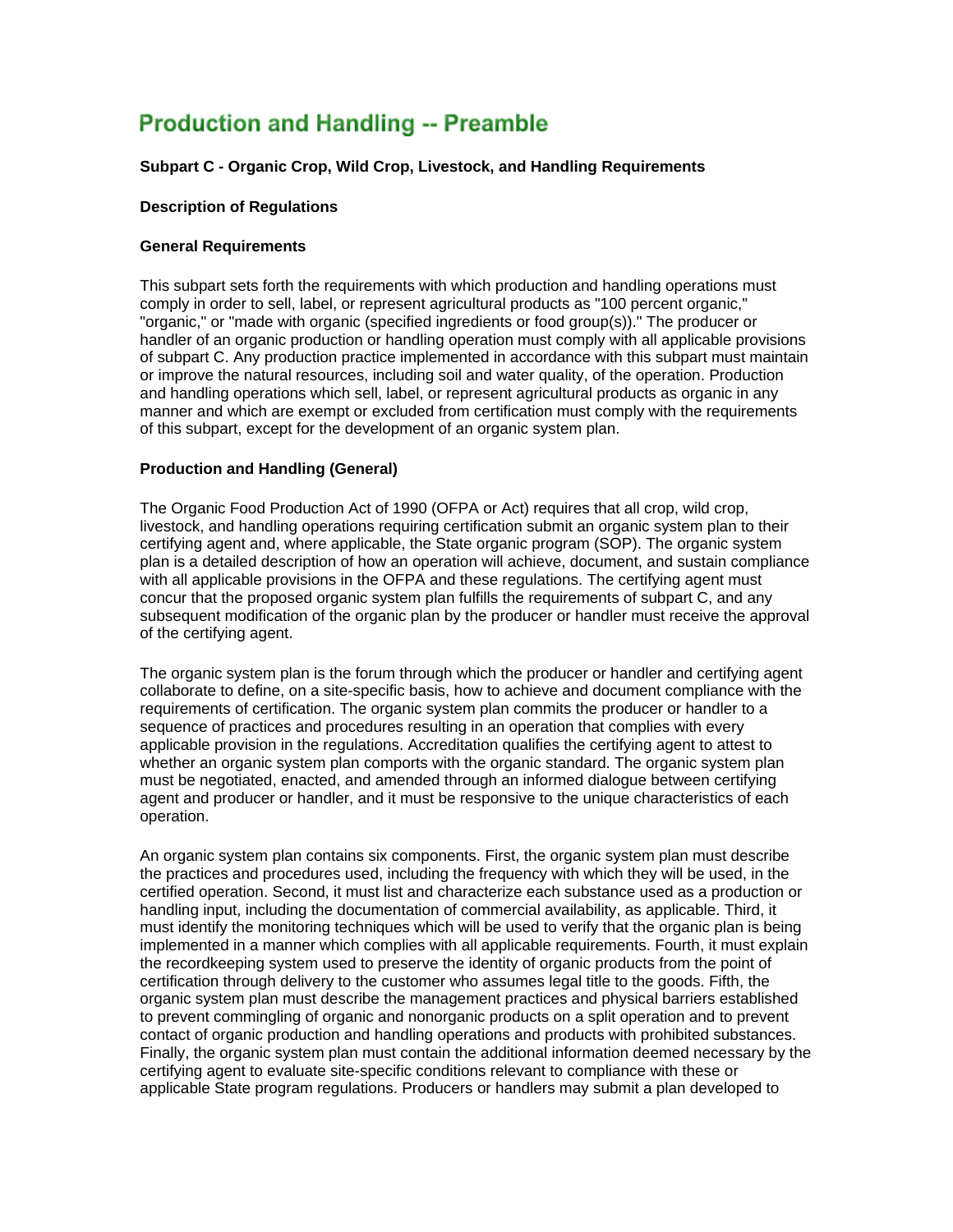comply with other Federal, State, or local regulatory programs if it fulfills the requirements of an organic system plan.

The first element of the organic system plan requires a narrative or other descriptive format that identifies the practices and procedures to be performed and maintained, including the frequency with which they will be performed. Practices are tangible production and handling techniques, such as the method for applying manure, the mechanical and biological methods used to prepare and combine ingredients and package finished products, and the measures taken to exclude pests from a facility. Procedures are the protocols established for selecting appropriate practices and materials for use in the organic system plan, such as a procedure for locating commercially available, organically produced seed. Procedures reflect the decision-making process used to implement the organic system plan.

By requiring information on the frequency with which production and handling practices and procedures will be performed, the final rule requires an organic system plan, to include an implementation schedule, including information on the timing and sequence of all relevant production and handling activities. The plan will include, for example, information about planned crop rotation sequences, the timing of any applications of organic materials, and the timing and location of soil tests. Livestock management practices might describe development of a rotational grazing plan or addition of mineral supplements to the feed supply. A handling operation might identify steps involved in locating and contracting with farmers who could produce organic ingredients that were in short supply.

The second element that must be included in an organic system plan is information on the application of substances to land, facilities, or agricultural products. This requirement encompasses both natural and synthetic materials allowed for use in production and handling operations. For natural materials which may be used in organic operations under specific restrictions, the organic plan must detail how the application of the materials will comply with those restrictions. For example, farmers who apply manure to their fields must document in their organic system plans how they will prevent that application from contributing to water contamination. A producer and handler who bases the selection of seed and planting stock material under section 205.204 or an agricultural ingredient under section 205.301 on the commercial availability of that substance must provide documentation in the organic system plan.

The third element of the organic system plan is a description of the methods used to evaluate its effectiveness. Producers and handlers are responsible for identifying measurable indicators that can be used to evaluate how well they are achieving the objectives of the operation. For example, production objectives could be measured through regular tallies of bushels or pounds of product sold from the farm or in numbers of cases sold from a handling operation. Indicators that can identify changes in quality or effectiveness of management practices could be relatively simple, such as the information contained in a standard soil test. The specific indicators used to evaluate a given organic system plan will be determined by the producer or handler in consultation with the certifying agent. Thus, if the organic system plan calls for improvements in soil organic matter content in a particular field, it would include provisions for analyzing soil organic matter levels at periodic intervals. If herd health improvement is an objective, factors such as somatic cell count or observations about changes in reproductive patterns might be used as indicators.

The fourth element of the organic system plan is a description of the recordkeeping system used to verify and document an audit trail, as appropriate to the operation. For each crop or wild-crop harvested, the audit trail must trace the product from the field, farm parcel, or area where it is harvested through the transfer of legal title. A livestock operation must trace each animal from its entrance into through removal from the organic operation. A handling operation must trace each product that is handled and sold, labeled, or represented as organic from the receipt of its constituent ingredients to the sale of the processed product.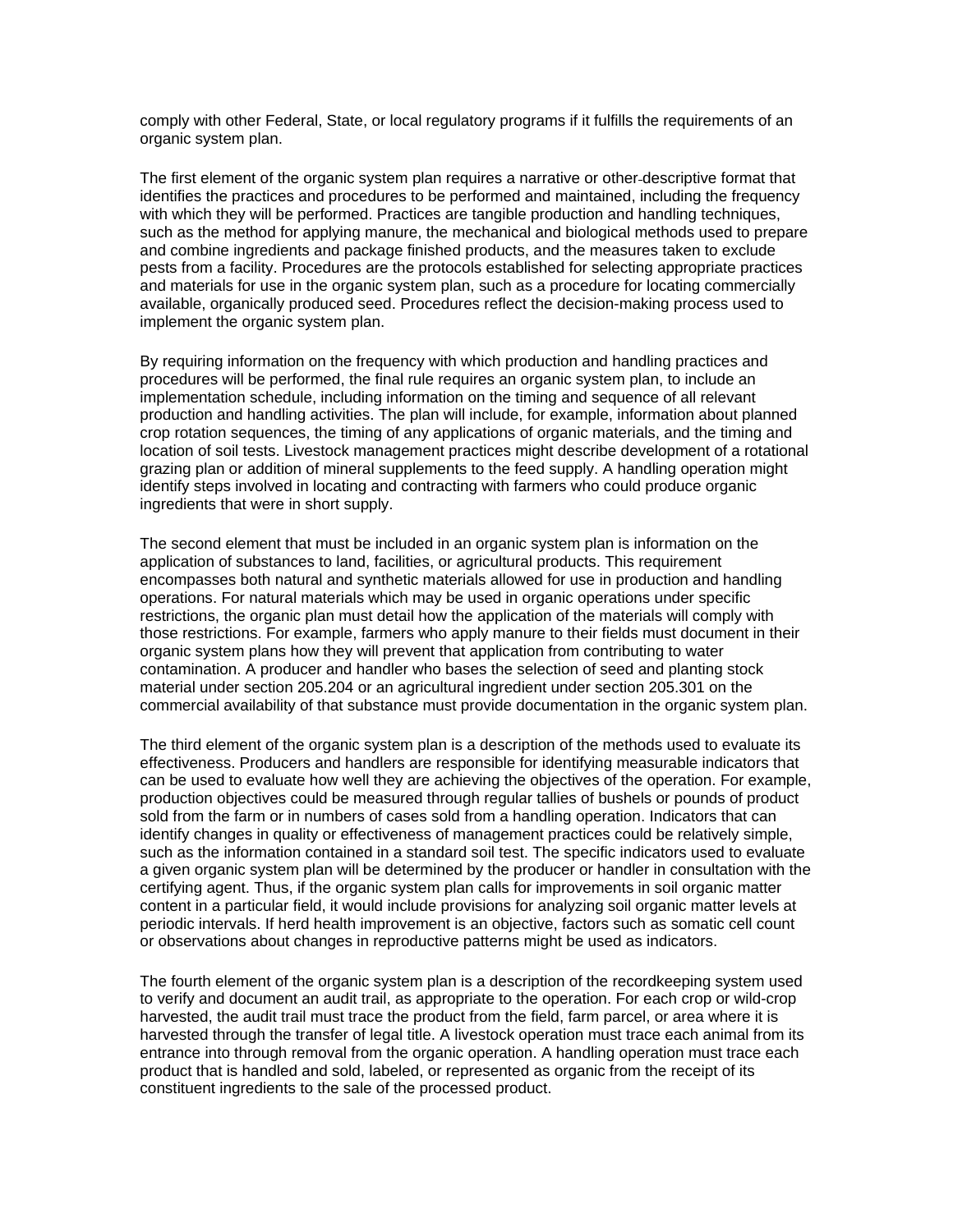The fifth element which must be included in an organic system plan pertains to split production or handling operations. This provision requires an operation that produces both organic and nonorganic products to describe the management practices and physical barriers established to prevent commingling of organic and nonorganic products. This requirement addresses contact of organic products, including livestock, organic field units, storage areas, and packaging to be used for organic products, with prohibited substances.

The specific requirements to be included in an organic system plan are not listed here. The accreditation process provides an assurance that certifying agents are competent to determine the specific documentation they require to review and evaluate an operation's organic system plan. Section 205.200(a)(6) allows a certifying agent to request additional information needed to determine that an organic system plan meets the requirements of this subpart. The site-specific nature of organic production and handling necessitates that certifying agents have the authority to determine whether specific information is needed to carry out their function.

# **Crop Production**

Any field or farm parcel used to produce an organic crop must have been managed in accordance with the requirements in sections 205.203 through 205.206 and have had no prohibited substances applied to it for at least 3 years prior to harvest of the crop. Such fields and farm parcels must also have distinct, defined boundaries and buffer zones to prevent contact with the land or crop by prohibited substances applied to adjoining land.

A producer of an organic crop must manage soil fertility, including tillage and cultivation practices, in a manner that maintains or improves the physical, chemical, and biological condition of the soil and minimizes soil erosion. The producer must manage crop nutrients and soil fertility through rotations, cover crops, and the application of plant and animal materials. The producer must manage plant and animal materials to maintain or improve soil organic matter content in a manner that does not contribute to contamination of crops, soil, or water by plant nutrients, pathogenic organisms, heavy metals, or residues of prohibited substances. Plant and animal materials include raw animal manure, composted plant and animal materials, and uncomposted plant materials. Raw animal manure must either be composted, applied to land used for a crop not intended for human consumption, or incorporated into the soil at least 90 days before harvesting an edible product that does not come into contact with the soil or soil particles and at least 120 days before harvesting an edible product that does come into contact with the soil or soil particles. Composted plant or animal materials must be produced through a process that establishes an initial carbon-to-nitrogen (C:N) ratio of between 25:1 and 40:1 and achieves a temperature between 131F and 170F. Composting operations that utilize an in-vessel or static aerated pile system must maintain a temperature within that range for a minimum of 3 days. Composting operations that utilize a windrow composting system must maintain a temperature within that range for a minimum of 15 days, during which time the materials must be turned five times.

In addition to these practices and materials, a producer may apply a crop nutrient or soil amendment included on the National List of synthetic substances allowed in crop production. The producer may apply a mined substance of low solubility. A mined substance of high solubility may only be applied if the substance is used in compliance with the annotation on the National List of nonsynthetic materials prohibited in crop production. Ashes of untreated plant or animal materials which have not been combined with a prohibited substance and which are not included on the National List of nonsynthetic substances prohibited for use in organic crop production may be used to produce an organic crop. A plant or animal material that has been chemically altered by a manufacturing process may be used only if it is included on the National List of synthetic substances allowed for use in organic production. The producer may not use any fertilizer or composted plant and animal material that contains a synthetic substance not allowed for crop production on the National List or use sewage sludge. Burning crop residues as a means of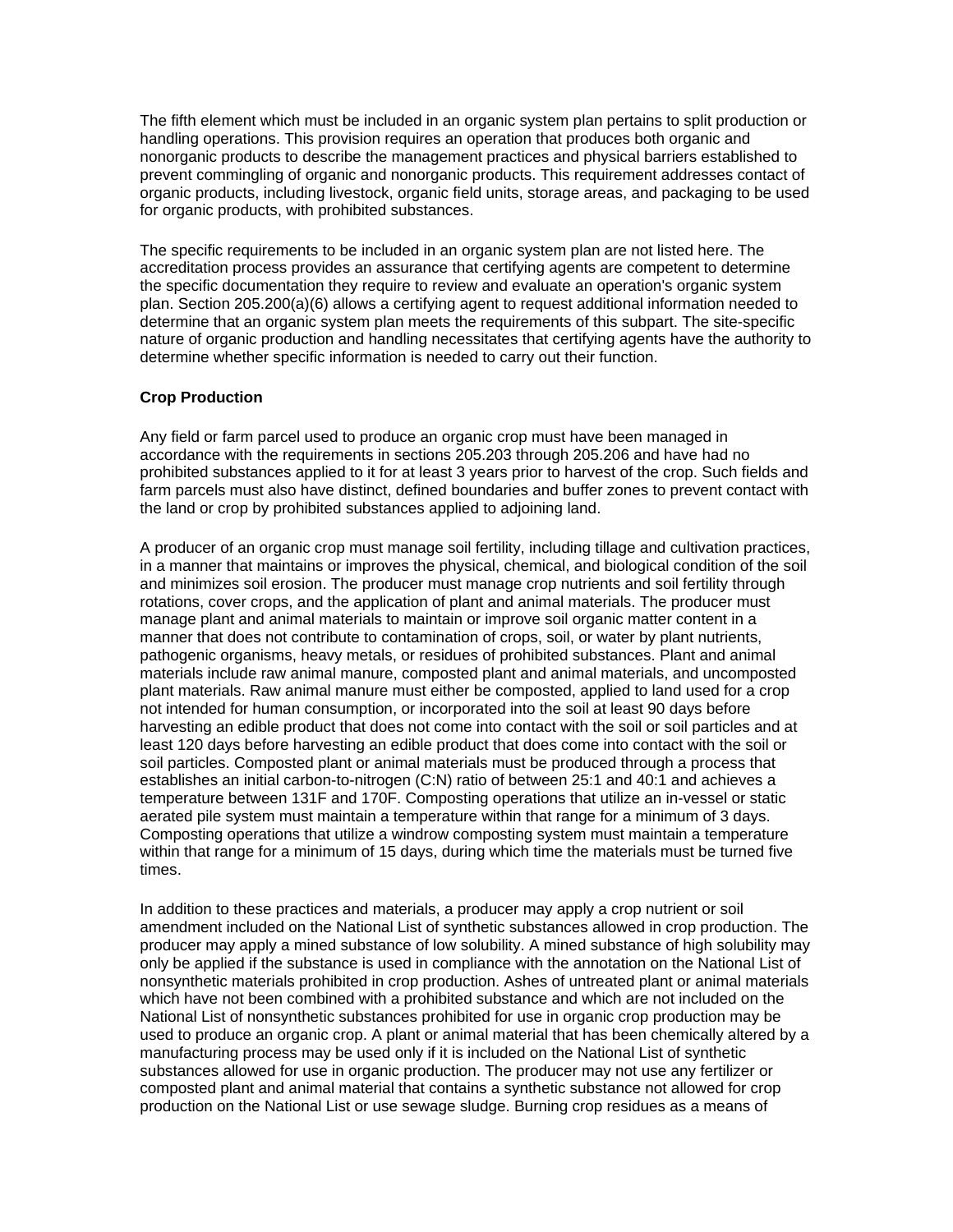disposal is prohibited, except that burning may be used to suppress the spread of disease or to stimulate seed germination.

The producer must use organically grown seeds, annual seedlings, and planting stock. The producer may use untreated nonorganic seeds and planting stock when equivalent organic varieties are not commercially available, except that organic seed must be used for the production of edible sprouts. Seed and planting stock treated with substances that appear on the National List may be used when an organically produced or untreated variety is not commercially available. Nonorganically produced annual seedlings may be used when a temporary variance has been established due to damage caused by unavoidable business interruption, such as fire, flood, or frost. Planting stock used to produce a perennial crop may be sold as organically produced planting stock after it has been maintained under a system of organic management for at least 1 year. Seeds, annual seedlings, and planting stock treated with prohibited substances may be used to produce an organic crop when the application of the substance is a requirement of Federal or State phytosanitary regulations.

The producer is required to implement a crop rotation, including but not limited to sod, cover crops, green manure crops, and catch crops. The crop rotation must maintain or improve soil organic matter content, provide for effective pest management in perennial crops, manage deficient or excess plant nutrients, and control erosion to the extent that these functions are applicable to the operation.

The producer must use preventive practices to manage crop pests, weeds, and diseases, including but not limited to crop rotation, soil and crop nutrient management, sanitation measures, and cultural practices that enhance crop health. Such cultural practices include the selection of plant species and varieties with regard to suitability to site-specific conditions and resistance to prevalent pests, weeds, and diseases. Mechanical and biological methods that do not entail application of synthetic substances may be used as needed to control pest, weed, and disease problems that may occur. Pest control practices include augmentation or introduction of pest predators or parasites; development of habitat for natural enemies; and nonsynthetic controls such as lures, traps, and repellents. Weed management practices include mulching with fully biodegradable materials; mowing; livestock grazing; hand weeding and mechanical cultivation; flame, heat, or electrical techniques; and plastic or other synthetic mulches, provided that they are removed from the field at the end of the growing or harvest season. Disease problems may be controlled through management practices which suppress the spread of disease organisms and the application of nonsynthetic biological, botanical, or mineral inputs. When these practices are insufficient to prevent or control crop pests, weeds, and diseases, a biological or botanical substance or a synthetic substance that is allowed on the National List may be used provided that the conditions for using the substance are documented in the organic system plan. The producer must not use lumber treated with arsenate or other prohibited materials for new installations or replacement purposes that comes into contact with soil or livestock.

A wild crop that is to be sold, labeled, or represented as "100 percent organic," "organic," or "made with organic (specified ingredients or food group(s))" must be harvested from a designated area that has had no prohibited substances applied to it for a period of 3 years immediately preceding the harvest of the wild crop. The wild crop must also be harvested in a manner that ensures such harvesting or gathering will not be destructive to the environment and will sustain the growth and production of the wild crop.

#### **Livestock Production**

Any livestock product to be sold, labeled, or represented as organic must be maintained under continuous organic management from the last third of gestation or hatching with three exceptions. Poultry or edible poultry products must be from animals that have been under continuous organic management beginning no later than the second day of life. Milk or milk products must be from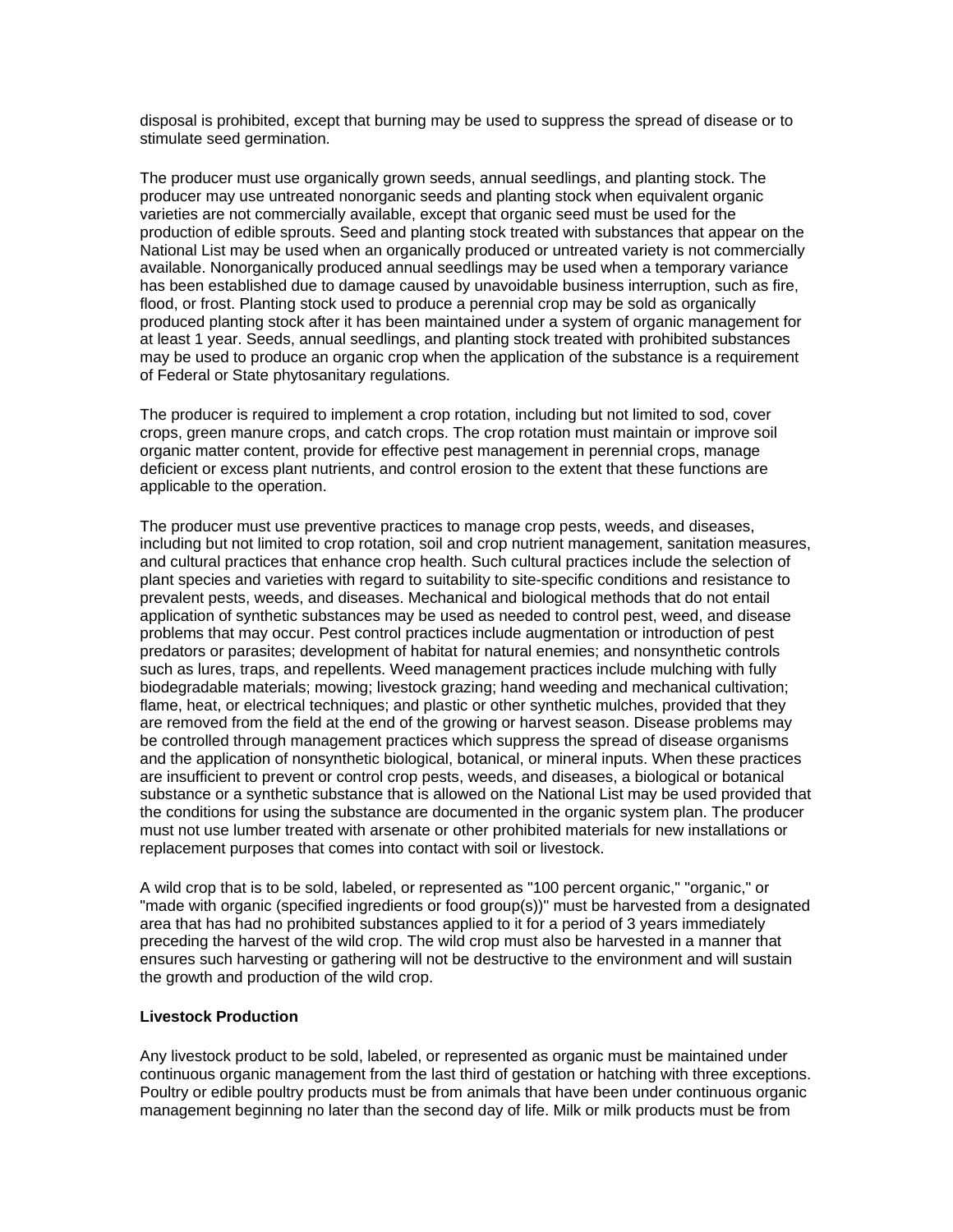animals that have been under continuous organic management beginning no later than 1 year prior to the production of such products, except for the conversion of an entire, distinct herd to organic production. For the first 9 months of the year of conversion, the producer may provide the herd with a minimum of 80-percent feed that is either organic or produced from land included in the organic system plan and managed in compliance with organic crop requirements. During the final 3 months of the year of conversion, the producer must provide the herd feed in compliance with section 205.237. Once the herd has been converted to organic production, all dairy animals shall be under organic management from the last third of gestation. Livestock used as breeder stock may be brought from a nonorganic operation into an organic operation at any time, provided that, if such livestock are gestating and the offspring are to be organically raised from birth, the breeder stock must be brought into the organic operation prior to the last third of gestation.

Should an animal be brought into an organic operation pursuant to this section and subsequently moved to a nonorganic operation, neither the animal nor any products derived from it may be sold, labeled, or represented as organic. Breeder or dairy stock that has not been under continuous organic management from the last third of gestation may not be sold, labeled, or represented as organic slaughter stock. The producer of an organic livestock operation must maintain records sufficient to preserve the identity of all organically managed livestock and all edible and nonedible organic livestock products produced on his or her operation.

Except for nonsynthetic substances and synthetic substances included on the National List that may be used as feed supplements and additives, the total feed ration for livestock managed in an organic operation must be composed of agricultural products, including pasture and forage, that are organically produced. Any portion of the feed ration that is handled must comply with organic handling requirements. The producer must not use animal drugs, including hormones, to promote growth in an animal or provide feed supplements or additives in amounts above those needed for adequate growth and health maintenance for the species at its specific stage of life. The producer must not feed animals under organic management plastic pellets for roughage or formulas containing urea or manure. The feeding of mammalian and poultry slaughter by-products to mammals or poultry is prohibited. The producer must not supply animal feed, feed additives, or feed supplements in violation of the Federal Food, Drug, and Cosmetic Act.

The producer of an organic livestock operation must establish and maintain preventive animal health care practices. The producer must select species and types of livestock with regard to suitability for site-specific conditions and resistance to prevalent diseases and parasites. The producer must provide a feed ration including vitamins, minerals, protein, and/or amino acids, fatty acids, energy sources, and, for ruminants, fiber. The producer must establish appropriate housing, pasture conditions, and sanitation practices to minimize the occurrence and spread of diseases and parasites. Animals in an organic livestock operation must be maintained under conditions which provide for exercise, freedom of movement, and reduction of stress appropriate to the species. Additionally, all physical alterations performed on animals in an organic livestock operation must be conducted to promote the animals' welfare and in a manner that minimizes stress and pain.

The producer of an organic livestock operation must administer vaccines and other veterinary biologics as needed to protect the well-being of animals in his or her care. When preventive practices and veterinary biologics are inadequate to prevent sickness, the producer may administer medications included on the National List of synthetic substances allowed for use in livestock operations. The producer may not administer synthetic parasiticides to breeder stock during the last third of gestation or during lactation if the progeny is to be sold, labeled, or represented as organically produced. After administering synthetic parasiticides to dairy stock, the producer must observe a 90-day withdrawal period before selling the milk or milk products produced from the treated animal as organically produced. Every use of a synthetic medication or parasiticide must be incorporated into the livestock operation's organic system plan subject to approval by the certifying agent.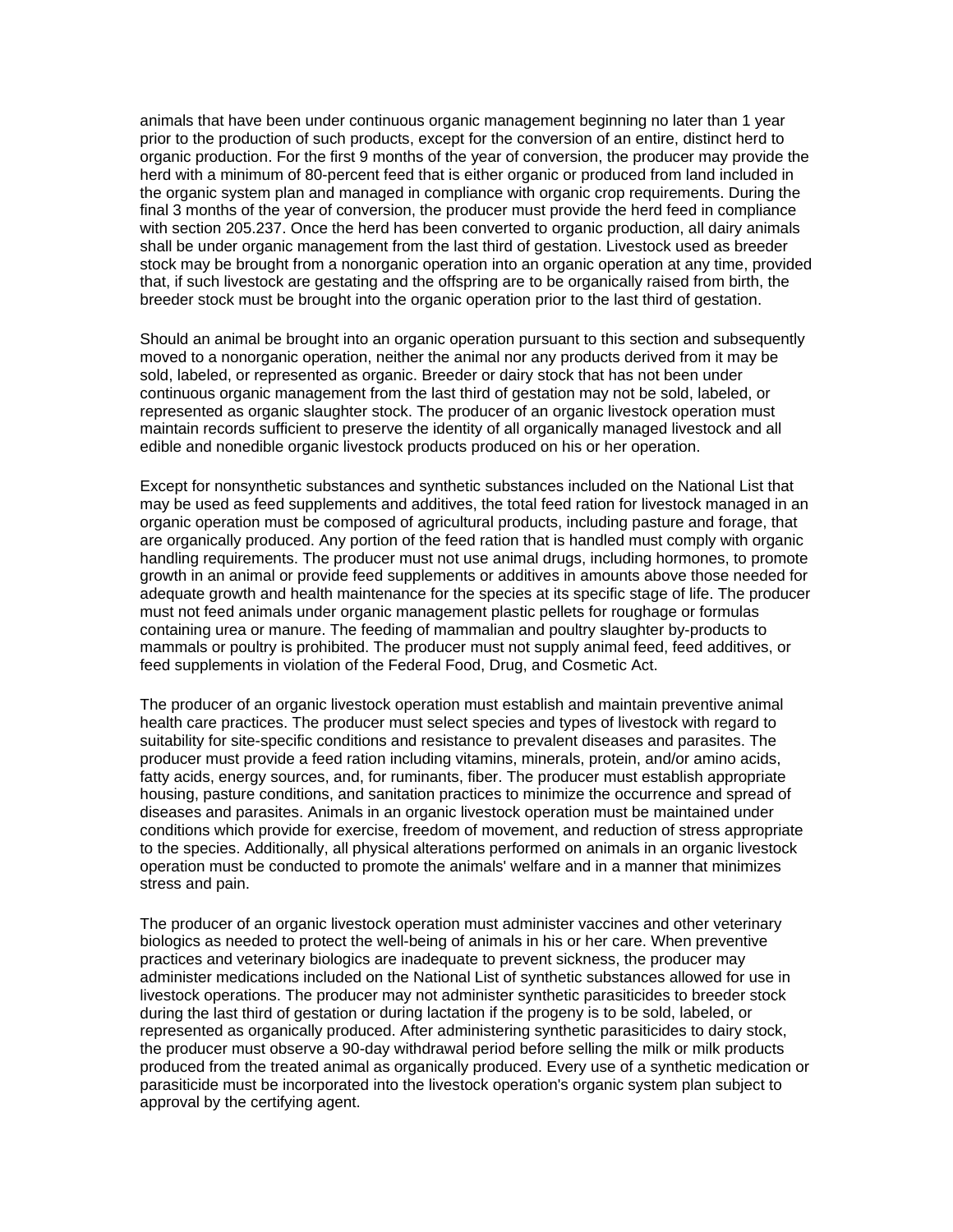The producer of an organic livestock operation must not treat an animal in that operation with antibiotics, any synthetic substance not included on the National List of synthetic substances allowed for use in livestock production, or any substance that contains a nonsynthetic substance included on the National List of nonsynthetic substances prohibited for use in organic livestock production. The producer must not administer any animal drug, other than vaccinations, in the absence of illness. The use of hormones for growth promotion is prohibited in organic livestock production, as is the use of synthetic parasiticides on a routine basis. The producer must not administer synthetic parasiticides to slaughter stock or administer any animal drug in violation of the Federal Food, Drug, and Cosmetic Act. The producer must not withhold medical treatment from a sick animal to maintain its organic status. All appropriate medications and treatments must be used to restore an animal to health when methods acceptable to organic production standards fail. Livestock that are treated with prohibited materials must be clearly identified and shall not be sold, labeled, or represented as organic.

A livestock producer must document in his or her organic system plan the preventative measures he or she has in place to deter illness, the allowed practices he or she will employ if illness occurs, and his or her protocol for determining when a sick animal must receive a prohibited animal drug. These standards will not allow an organic system plan that envisions an acceptable level of chronic illness or proposes to deal with disease by sending infected animals to slaughter. The organic system plan must reflect a proactive approach to health management, drawing upon allowable practices and materials. Animals with conditions that do not respond to this approach must be treated appropriately and diverted to nonorganic markets.

The producer of an organic livestock operation must establish and maintain livestock living conditions for the animals under his or her care which accommodate the health and natural behavior of the livestock. The producer must provide access to the outdoors, shade, shelter, exercise areas, fresh air, and direct sunlight suitable to the species, its stage of production, the climate, and the environment. This requirement includes access to pasture for ruminant animals. The producer must also provide appropriate clean, dry bedding, and, if the bedding is typically consumed by the species, it must comply with applicable organic feed requirements. The producer must provide shelter designed to allow for the natural maintenance, comfort level, and opportunity to exercise appropriate to the species. The shelter must also provide the temperature level, ventilation, and air circulation suitable to the species and reduce the potential for livestock injury. The producer may provide temporary confinement of an animal because of inclement weather; the animal's stage of production; conditions under which the health, safety, or well-being of the animal could be jeopardized; or risk to soil or water quality. The producer of an organic livestock operation is required to manage manure in a manner that does not contribute to contamination of crops, soil, or water by plant nutrients, heavy metals, or pathogenic organisms and optimizes nutrient recycling.

#### **Handling**

Mechanical or biological methods can be used to process an agricultural product intended to be sold, labeled, or represented as "100 percent organic," "organic," or "made with organic ingredients" for the purpose of retarding spoilage or otherwise preparing the agricultural product for market. Processed multiingredient products labeled "100 percent organic," may only use wholly organic ingredients, pursuant to paragraph (a) of section 205.301. Nonagricultural substances that are allowed for use on the National List and nonorganically produced agricultural products may be used in or on "organic" and "made with..." products pursuant to paragraphs (b) and (c) of section 205.301, respectively. Documentation of commercial availability of each substance to be used as a nonorganic ingredient in products labeled "organic" must be listed in the organic handling system plan in accordance with section 205.201.

Handlers are prohibited from using: (1) ionizing radiation for the treatment or processing of foods; (2) ingredients produced using excluded methods; or (3) volatile synthetic solvents in or on a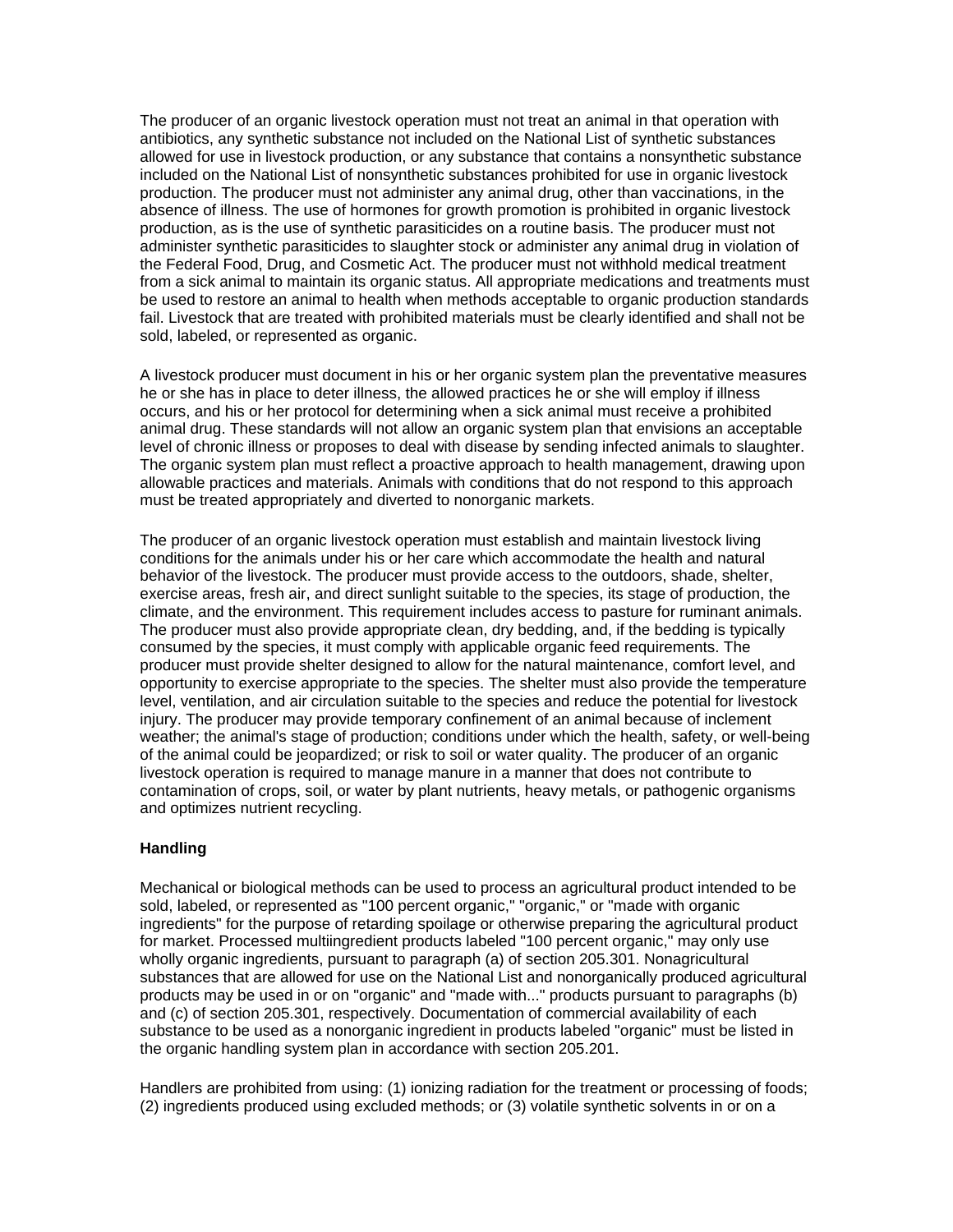processed product or any ingredient which is sold, labeled, or represented as organic. The prohibition on ionizing radiation for the treatment or processing of foods is discussed under Applicability, section 205.105. This rule does not prohibit an organic handling operation from using Food and Drug Administration (FDA)-approved X-rays for inspecting packaged foods for foreign objects that may be inadvertently commingled in the packaged product.

The two paragraphs on excluded methods and ionizing radiation in section 205.270(c) of the proposed rule are replaced with new paragraph (c)(1) which cross-references those practices under paragraphs (e) and (f) of section 205.105. New section 205.105 clearly specifies that ionizing radiation and excluded methods are two practices that handlers must not use in producing organic agricultural products and ingredients. The prohibition on the use of volatile synthetic solvents, also included under paragraph (c) of section 205.270 does not apply to nonorganic ingredients in "made with..." products.

The practice standard for facility pest management under section 205.271 requires the producer or handler operating a facility to use management practices to control and prevent pest infestations. Prevention practices in paragraph (a) include removing pest habitats, food sources, and breeding areas; preventing access to handling facilities; and controlling environmental factors, such as temperature, light, humidity, atmosphere, and air circulation, to prevent pest reproduction. Permitted pest control methods in paragraph (b) include mechanical or physical controls, such as traps, light, or sound. Lures and repellents using nonsynthetic substances may be used as pest controls. Lures and repellents with synthetic substances that are allowed on the National List also may be used. Prevention and control practices in paragraphs (a) and (b) may be used concurrently.

If the practices in paragraphs (a) and (b) are not effective, amended paragraph (c) provides that handlers may then use a nonsynthetic or synthetic substance consistent with National List. If the measures and substances provided under paragraphs (a), (b), and (c) are not effective, synthetic substances not on the National List may be used to control pest infestations. Under new paragraph (d), the handler and the operation's certifying agent, prior to using such a substance, must agree on the substance to be used to control the pest, measures to be taken to prevent contact with organically produced product, and ingredients that may be in the handling facility.

This rule recognizes that certain local, State, and Federal laws or regulations may require intervention with prohibited substances before or at the same time substances allowed in paragraphs (b) and (c) are used. To the extent that this occurs, this rule permits the handler to follow such laws and regulations to market a product as organically handled, provided that the product does not come into contact with the pest control substance used.

The extent of pest infestation cannot be foreseen when an organic plan is submitted by the certified operation and approved by the certifying agent. A handler who uses any nonsynthetic or synthetic substance to control facility pests must update its organic handling system plan to address all measures taken or intended to be taken to prevent contact between the substance and any organically produced ingredient or finished product.

Section 205.272 provides additional practice standards that must be followed by an organic handling operation to prevent the commingling of organic and nonorganic products and to protect organic products from contact with prohibited substances. An organic handling operation must not use packaging materials and storage containers or bins that contain a synthetic fungicide, preservative, or fumigant in handling an organic product. The operation also must not use or reuse any storage bin or container that was previously in contact with any prohibited substance unless the reusable bin or container has been thoroughly cleaned and poses no risk of prohibited materials contacting the organic product.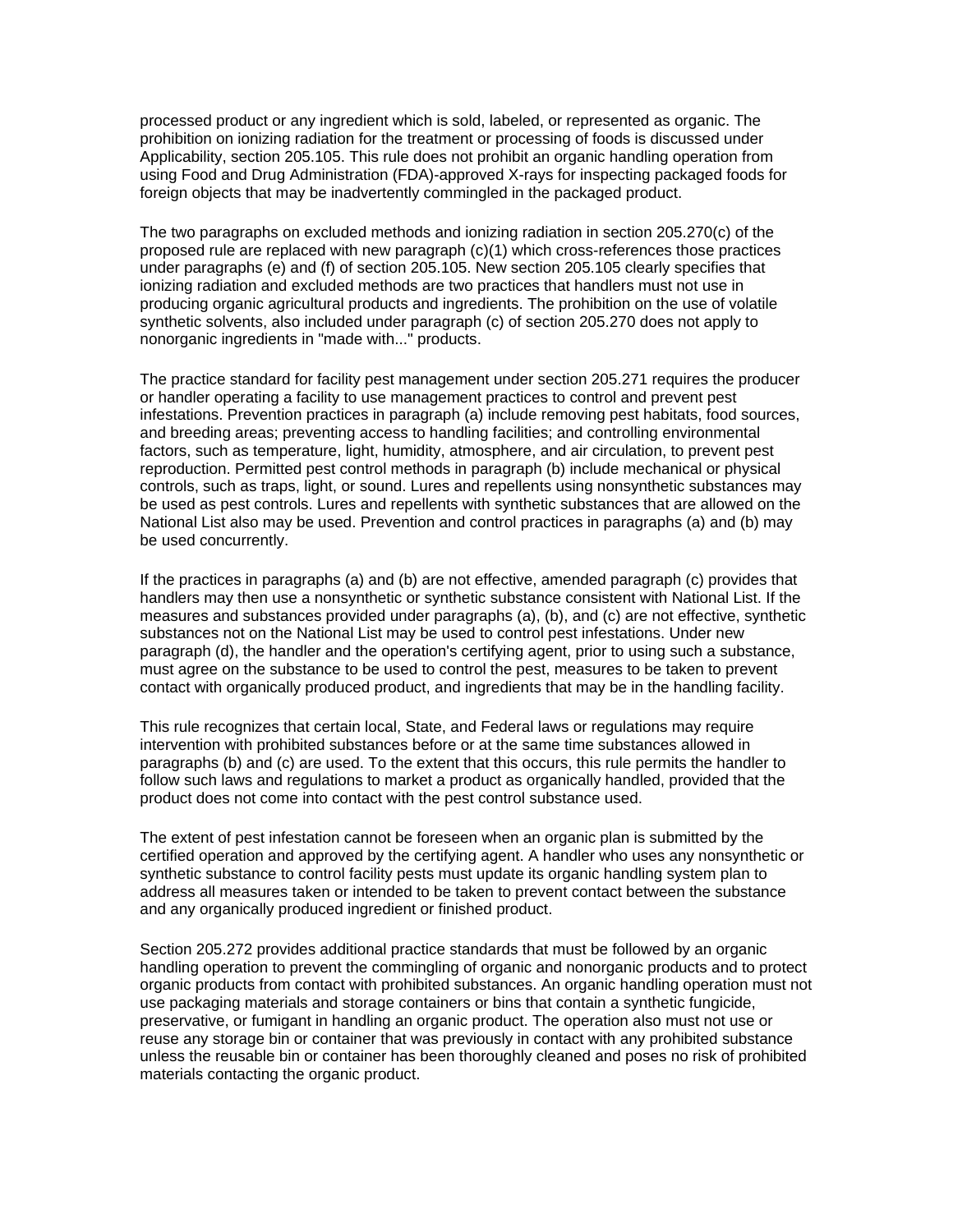# **Temporary Variances**

This subpart establishes conditions under which certified organic operations may receive temporary variances from the production and handling provisions of this subpart. The Administrator may establish temporary variances due to: (1) Natural disasters declared by the Secretary; (2) unavoidable business interruption caused by natural catastrophes such as drought, wind, fire, flood, excessive moisture, hail, tornado, or earthquake; or (3) to conduct research on organic production and handling techniques or inputs. An SOP's governing State official or a certifying agent may recommend that the Administrator establish a temporary variance for various reasons including an unavoidable business interruption. The Administrator will determine how long a temporary variance will be in effect at the time it is established, subject to such extension as the Administrator deems necessary. Temporary variances may not be issued to allow use of any practice, material, or procedure which is prohibited under section 205.105.

The proposed rule inadvertently omitted the SOP's governing State official as having authority to recommend a temporary variance to the Administrator. We have added that authority in paragraph (b) of section 205.290.

Upon notification by the Administrator that a temporary variance has been established, the certifying agent must inform each production and handling operation it certifies that may be affected by the temporary variance. For example, if a drought causes a severe shortage of organically produced hay, a dairy operation may be permitted to substitute some nonorganic hay for a portion of the herd's diet to prevent liquidation of the herd. The producer must keep records showing the source and amount of the nonorganic hay used and the timeframe needed to restore the total feed ration to organic sources. The certifying agent may require that the next organic plan include contingency measures to avoid the need to resort to nonorganic feed in case of a future shortage.

# **General - Changes Based on Comments**

This subpart differs from the proposal in several respects as follows: (1) Maintain or Improve Provision for Production Operations Only. A number of commenters questioned whether the requirement in the proposed rule that an operation must "maintain or improve the natural resources of the operation, including soil and water quality" applied to handling as well as production operations. They stated that handling operations are not integrated into natural systems the way that production systems are. As a result, these commenters were uncertain how handlers could fulfill the "maintain or improve" requirement.

The "maintain or improve" requirement addresses the impact of a production operation on the natural resource base that sustains it and, as such, does not apply to handling operations. We have modified the final rule in section 205.200 by limiting the "maintain or improve" requirement to production practices.

(2) Management Practices and Physical Barriers to Prevent Commingling. Many commenters, including numerous certifying agents, stated that the proposed provisions for an organic system plan were not adequate for the task of certifying an operation that produces both organic and nonorganic products. The commenters requested that the final rule incorporate the provisions established in the OFPA for certifying these split operations. These provisions include separate recordkeeping for the organic and nonorganic operations and the implementation of protective practices to prevent the commingling of product and the unintentional contact of organic product with prohibited substances. We have amended the provisions for an organic system plan in section 205.201(a)(5) to require greater accountability regarding the segregation of organic and nonorganic products in a split operation. The changes we made incorporate language from the OFPA ("physical facilities, management practices") to provide clear criteria for producers,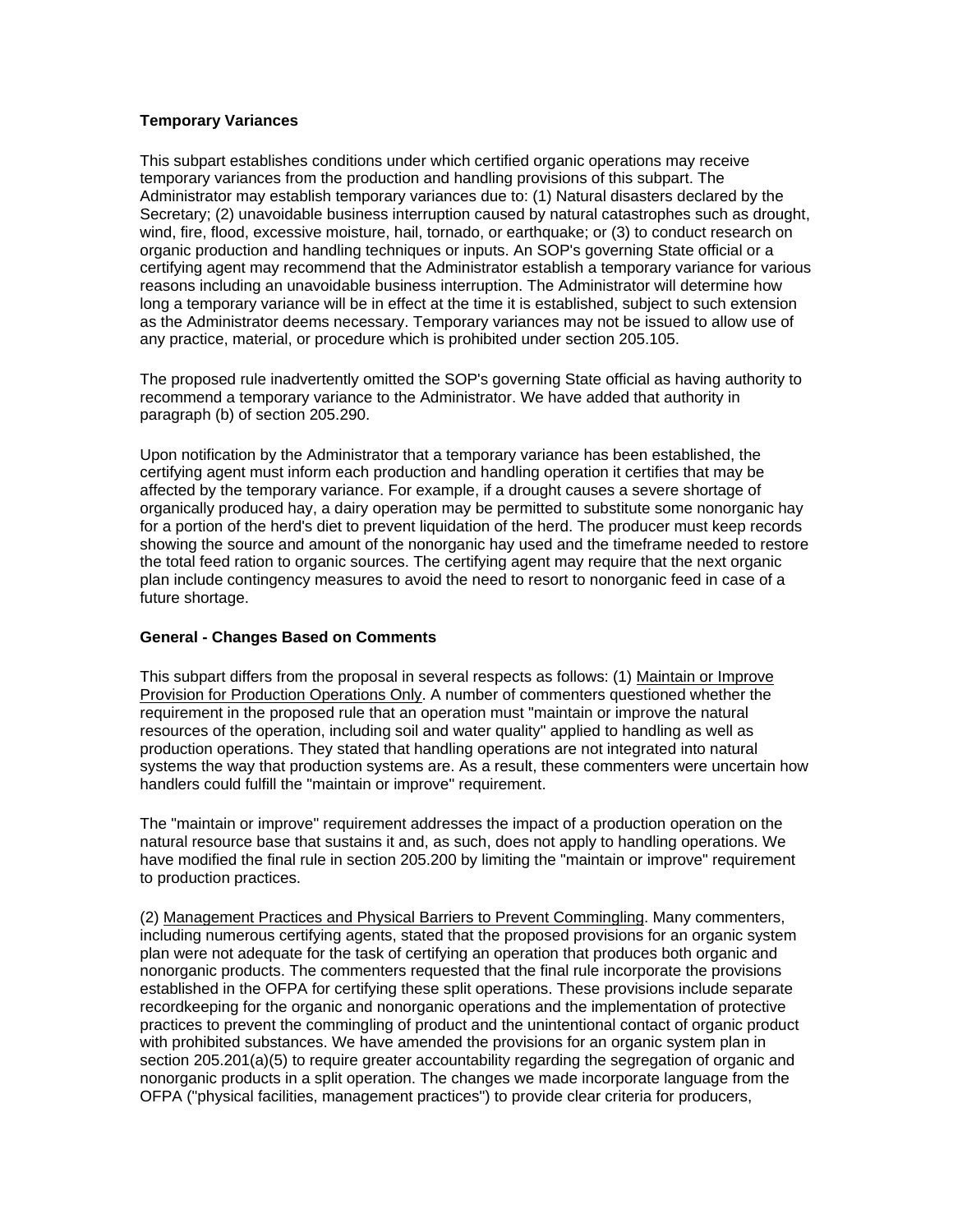handlers and certifying agents to agree upon an organic system plan that protects the integrity of organic product.

(3) Commercial Availability. The proposed rule required that a raw or processed agricultural product sold, labeled, or represented as organic must contain not less than 95 percent organically produced raw or processed agricultural product. Additionally, section 205.606 of the proposed rule allowed any nonorganically produced agricultural product to be used in the 5 percent nonorganic component of an agricultural product sold, labeled, or represented as organic. Many commenters objected to these provisions and recommended that nonorganically produced agricultural products should only be allowed in an organic product when the organically produced form was not commercially available. Commenters stated that allowing nonorganically produced agricultural products within the 5 percent would significantly weaken demand for many organically produced commodities, especially herbs and spices. These commenters stated that herbs and spices often constitute less than 5 percent of the ingredients in a raw or processed agricultural product and that handlers producing an organic product would instinctively seek out the less expensive nonorganic variety. They also indicated that the 5 percent component is an important market for many products produced from organically produced livestock, such as milk derivatives and meat by-products, that are not typically marketed directly to consumers. Commenters stated that the preponderance of current certification programs use the commercial availability criterion when determining whether a nonorganically produced agricultural product may be used within the 5 percent component. Commenters cited the National Organic Standards Board's (NOSB) recommendation that organic agricultural products be used in this 5 percent component unless they are commercially unavailable and requested that the final rule incorporate the criteria for determining commercial availability that accompanied that NOSB recommendation.

We agree with commenters that a preference for organically produced agricultural commodities, when commercially available, can benefit organic producers, handlers, and consumers in a variety of ways. We believe that the commercial availability requirement may allow consumers to have confidence that processed products labeled as "organic" contain the highest feasible percentage of organic ingredients. Some producers may benefit from any market incentive to supply organically produced minor ingredients that handlers need for their processed products. We recognize that the provision does impose an additional requirement on handlers who must ascertain whether the agricultural ingredients they use are commercially available in organic form. The NOSB recommended that the final rule contain a commercial availability provision based upon the guidelines developed by the American Organic Standards project of the Organic Trade Association. For these reasons, we have amended the final rule to require that an agricultural commodity used as an ingredient in a raw or processed product labeled as organic must be organic when the ingredient is commercially available in an organic form.

While recognizing the potential benefits of applying the commercial availability standard to all agricultural ingredients in a processed product, we are concerned that enforcing this provision could impose an excessive burden on handlers. Although many commenters stated that some existing certifying agents apply a commercial availability standard, we do not have complete information on the criteria used by these certifying agents, and we are unsure whether a consensus exists on criteria for commercial availability within the organic community. Additionally, we are concerned that, unless the standard is clearly articulated and consistently interpreted and enforced, it will not be effective. Disagreement among certifying agents regarding when and under what circumstances an ingredient is commercially available would undermine our intent to create an equitable and enforceable standard.

AMS is soliciting additional comment and information on a number of issues concerning the development of standards for the commercial availability of organically produced agricultural commodities used in processed products labeled as "organic." On the basis of these comments and information and additional recommendations that the NOSB may develop, AMS will develop a commercial availability standard for use in implementing the final rule. AMS intends to develop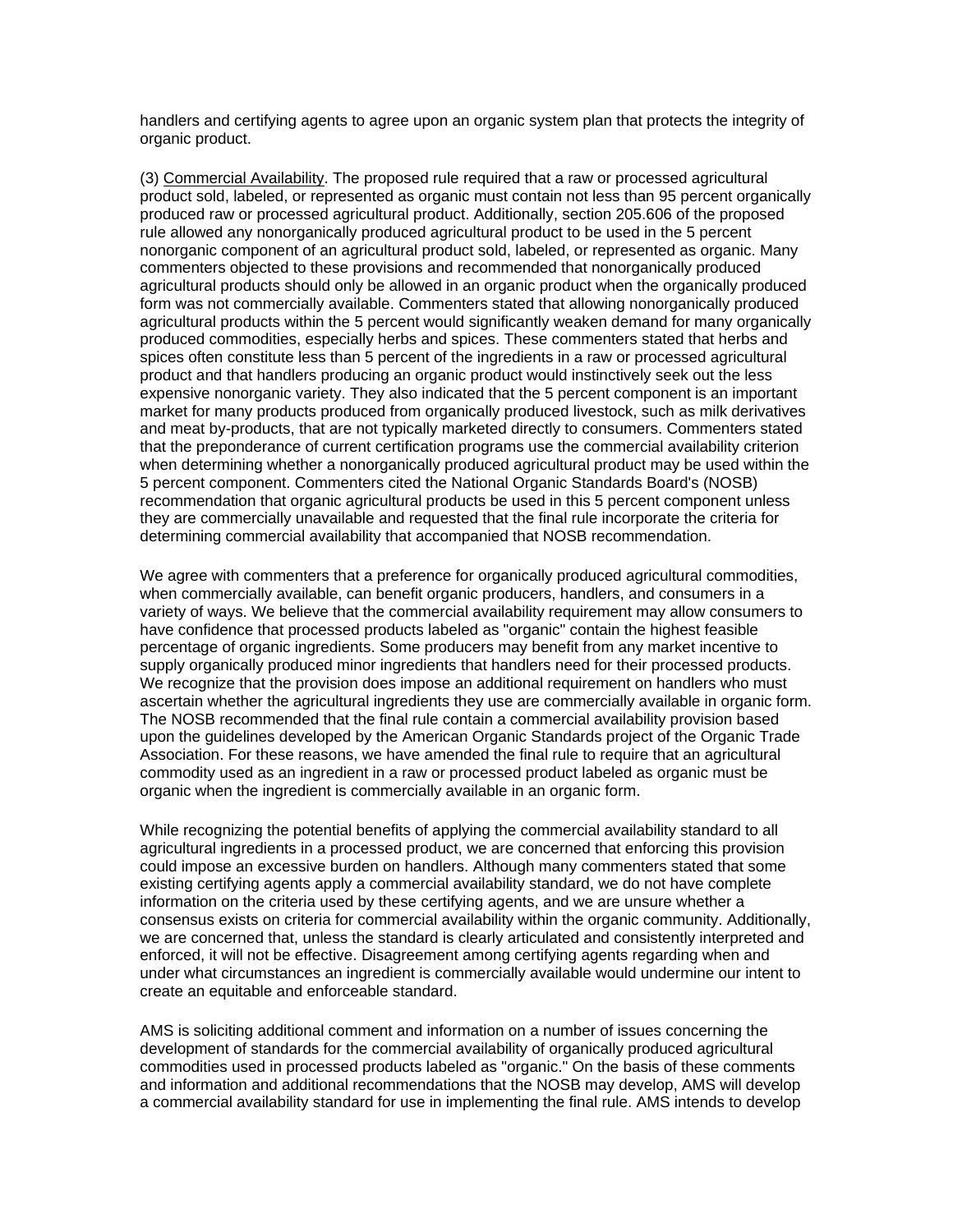the commercial availability standard and incorporate it within the final rule prior to the commencement of certification activities by accredited certifying agents. This approach will provide organic handlers and certifying agents the standard necessary to incorporate the consideration of commercial availability of ingredients in an organic system plan at the time that the USDA organic standard comes into use. Specifically, AMS requests comments and information addressing the following questions:

What factors, such as quantity, quality, consistency of supply, and expense of different sources of an ingredient, should be factored into the consideration of commercial availability? What relative importance should each of these factors possess, and are there circumstances under which the relative importance can change?

What activities and documentation are sufficient to demonstrate that a handler has taken appropriate and adequate measures to ascertain whether an ingredient is commercially available?

How can AMS ensure the greatest possible degree of consistency in the application of the commercial availability standard among multiple certifying agents?

Could potentially adverse effects of a commercial availability standard, such as uncertainty over the cost and availability of essential ingredients, impact or impede the development of markets for organically processed products?

What economic and administrative burdens are imposed by the commercial availability standards found in existing organic certification programs?

How would producers benefit from market incentives to increase use of organic ingredients that result from a commercial availability standard?

Would lack of a commercial availability standard provide a disincentive for handlers of products labeled "organic" to seek out additional organic minor ingredients? What impacts could this have on producers of minor ingredients?

AMS welcomes any new or unpublished research results or information that exists concerning a commercial availability standard. AMS specifically invites comment from establishments which currently operate using commercial availability or a comparable provision in the conduct of their business. AMS will receive comment on this issue until 90 days after publication of the final rule.

(4) Conservation of Biodiversity. Many commenters recommended amending the definition of organic production to include the requirement that an organic production system must promote or enhance biological diversity (biodiversity). Commenters stated that the definitions for organic production developed by the NOSB and the Codex Commission include this requirement. We agree with these commenters and have amended the definition of organic production to require that a producer must conserve biodiversity on his or her operation. The use of "conserve" establishes that the producer must initiate practices to support biodiversity and avoid, to the extent practicable, any activities that would diminish it. Compliance with the requirement to conserve biodiversity requires that a producer incorporate practices in his or her organic system plan that are beneficial to biodiversity on his or her operation.

### **General - Changes Requested But Not Made**

This subpart retains from the proposed rule regulations on which we received comments as follows: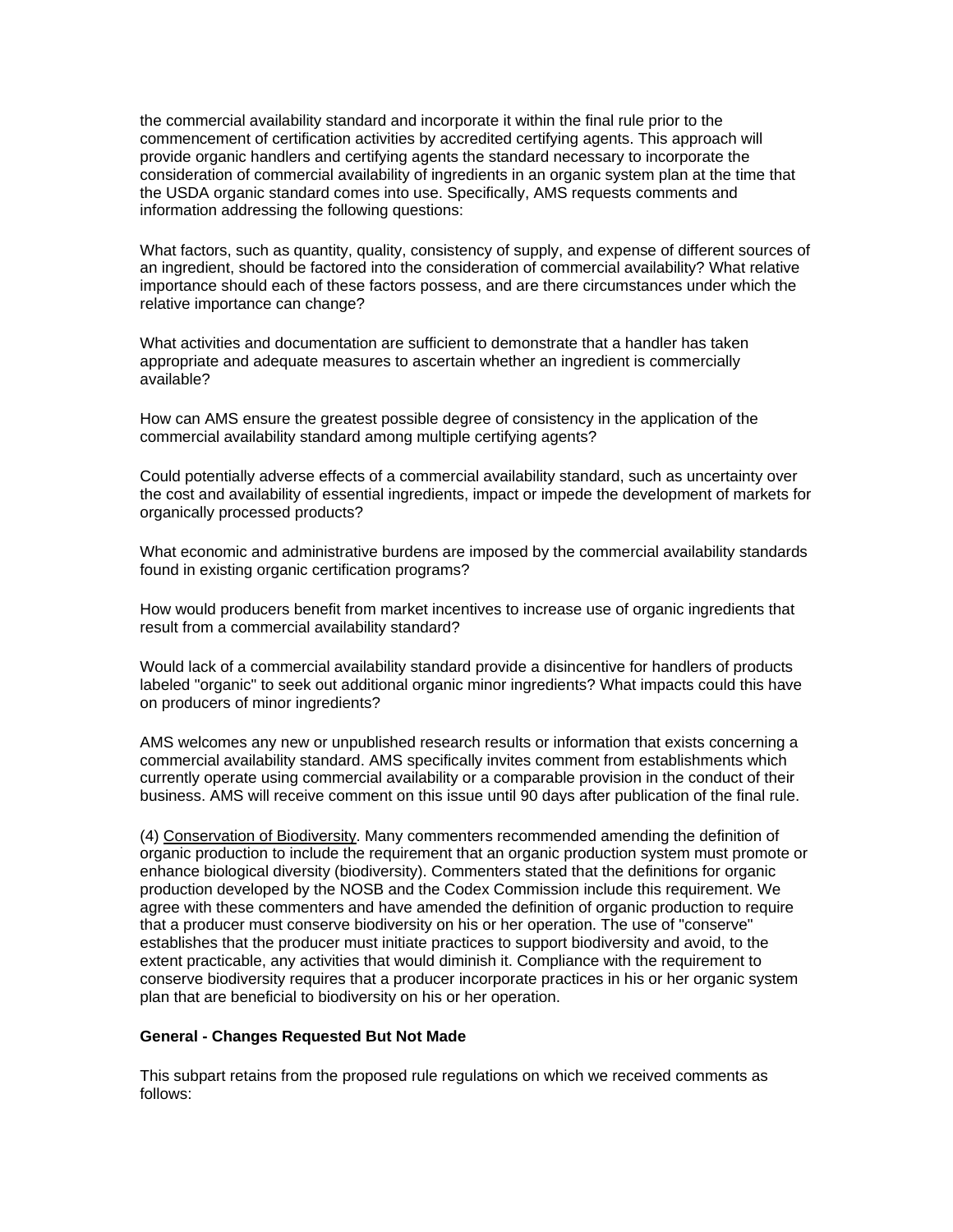Organic Plan Excessively Restrictive. One organic inspector was concerned that the requirements of the organic system plan were too prescriptive and would create an excessive paper work burden for producers and handlers. The commenter stated that the excessive specificity of certain requirements (composition and source of every substance used), combined with the ambiguity of others (soil and tissue testing required but with no mention of the frequency), would confuse the working relationship between a producer or handler and his or her certifying agent. The commenter was concerned that strict adherence to the specifications in the organic system plan would compromise the ability of producers and handlers to run their businesses. While agreeing that flexibility in the development of the organic system plan was valuable, the commenter stated that producers and handlers, not the certifying agent, must retain the primary managerial role for their operation. Other commenters maintained that the organic system plan requirements were too ambiguous and would inhibit certifying agents' efforts to review necessary information. For example, a trade association commented that the absence of specific recordkeeping requirements for livestock feed materials, medications, and health care activities would impair compliance monitoring.

The provisions for an organic system plan were one of the most significantly revised components of the proposed rule, and, with minor changes related to split operations, we have retained them in the final rule. These provisions provide ample discretion for producers, handlers, and certifying agents to perform their duties while recognizing that mutual consent is a prerequisite for them to meet their responsibilities. The organic system plan enables producers and handlers to propose and certifying agents to approve site and operation-specific practices that fulfill all applicable program requirements. Producers and handlers retain the authority to manage their operations as they deem necessary, but any actions they undertake that modify their organic system plan must be approved by the certifying agent. With regard to recordkeeping, certifying agents are authorized to require the additional information, such as the livestock records mentioned in the comment, that they deem necessary to evaluate compliance with the regulations.

One certifying agent stated that the requirement to maintain or improve the natural resources of the operation was worthy in principle but unreasonable to achieve. This commenter stated that the long-term consequences of an organic system plan could not be foreseen and recommended requiring that producers "must endeavor" to maintain or improve the operation's natural resources. We have not changed this requirement because the vast majority of commenters supported an organic system plan that mandated the "maintain or improve" principle. A good working relationship between the producer and his or her certifying agent, including the annual inspection and accompanying revisions to the organic system plan, can rectify the unforeseen and unfavorable conditions that arise.

#### **Crop Production - Changes Based on Comments**

This subpart differs from the proposal in several respects as follows:

(1) Crop nutrient management. The fundamental requirement of the soil fertility and crop nutrient management practice standard, that tillage, cultivation, and nutrient management practices maintain or improve the physical, chemical, and biological condition of the soil and minimize erosion, remains unaltered. The proposed rule required that a producer budget crop nutrients by properly utilizing manure or other animal and plant materials, mined substances of low or high solubility, and allowed synthetic amendments. Many commenters disagreed with using the term, "budget," which they considered too limiting to characterize nutrient management in organic systems. These commenters recommended that the practice standard instead emphasize the diverse practices used in organic systems to cycle nutrients over extended periods of time.

We agree with these commenters and have amended the final rule to require that producers manage crop nutrients and soil fertility through the use of crop rotations and cover crops in addition to plant and animal materials. Additionally, we clarified that producers may manage crop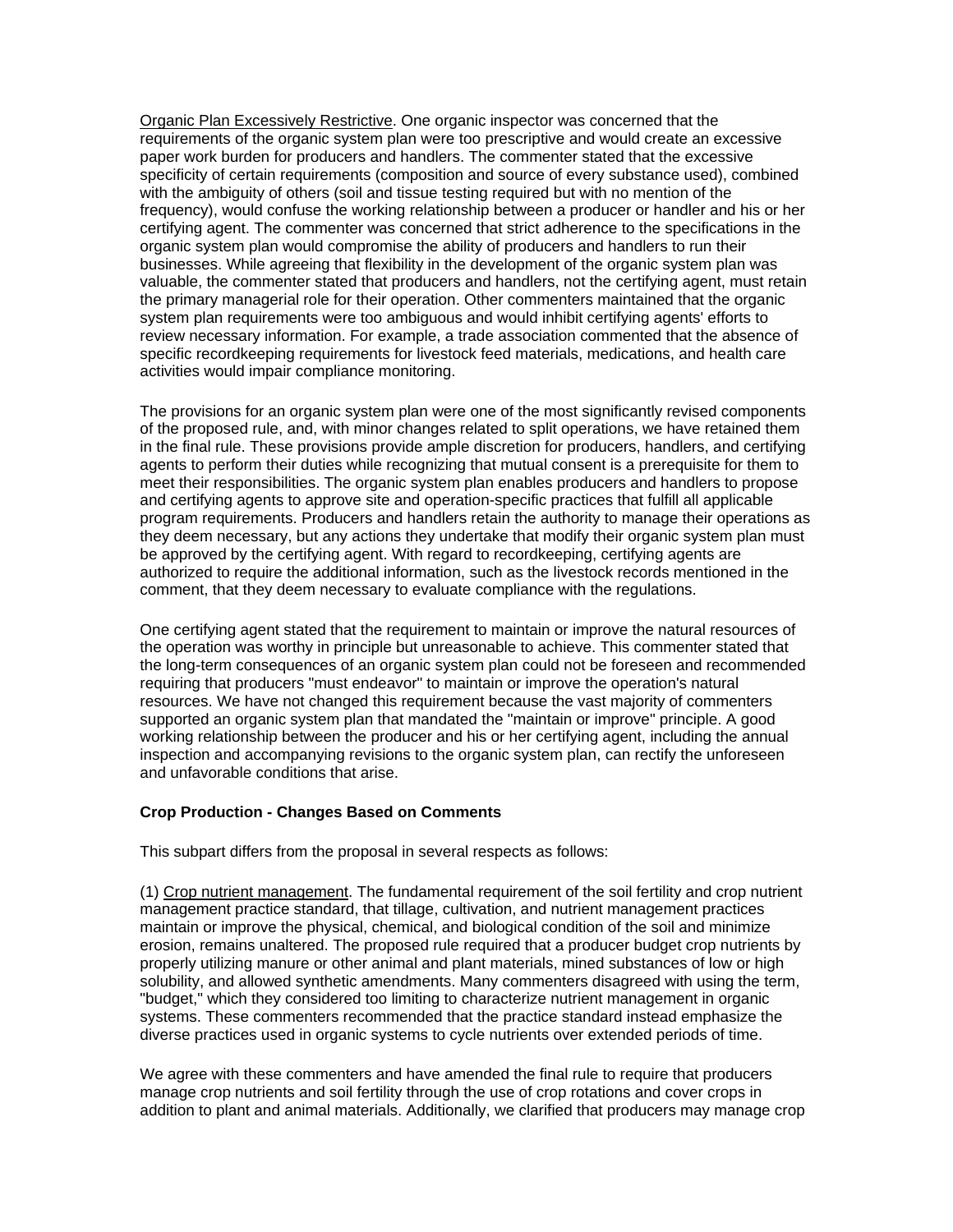nutrients and soil fertility by applying mined substances if they are used in compliance with the conditions established in the National List. Finally, we removed the word, "waste," from our description of animal and plant materials in the proposed rule to emphasize the importance of these resources in organic soil fertility management.

(2) Compost Practice Standard. The proposed rule required that a composted material used on an organic operation must be produced at a facility in compliance with the Natural Resource Conservation Service (NRCS) practice standard. While many commenters agreed with the need for greater oversight of the feedstocks and procedures used to produce compost, most stated that the NRCS practice standard would not be suitable for this purpose. Commenters stated that the requirements in the NRCS practice standard were not designed for organic operations and would prohibit many established, effective composting systems currently used by organic producers. For example, adoption of the NRCS practice standard would prevent producers from using nonfarm wastes as compost feedstocks. Materials such as food processing by-products and leaves from curbside collection programs have long been used with beneficial results.

Commenters also stated that the minimum acceptable requirements for the design, construction, and operation of a composting facility contained in the practice standard were appropriate for a voluntary cost share program but were excessive as a compliance requirement for organic certification. Commenters questioned whether producers could justify the investment of time and resources needed to comply with the multiple design and operation criteria specified in the NRCS practice standard.

We agree with commenters who stated that, given the diversity of composting systems covered by a national organic standard, requiring full compliance with the NRCS practice standard would be overly prescriptive. We maintain, however, that implementation of the OFPA requires a rigorous, quantitative standard for the production of compost. The OFPA contains significant restrictions on applying raw manure that are reflected in the soil fertility and crop nutrient management practice standard. These restrictions pertain to raw manure and do not apply once fresh animal materials are transformed into a composted material. An organic producer using a composted material containing manure must comply with the nutrient cycling and soil and water conservation provisions in his or her organic system plan but is not constrained by the restrictions that apply to raw manure. Therefore, producers intending to apply soil amendments will require clear and verifiable criteria to differentiate raw manure from composted material. We developed the requirements in the final rule for producing an allowed composted material by integrating standards used by the Environmental Protection Agency (EPA) and USDA's Natural Resources Conservation Service (NRCS). The requirements for the carbon-to-nitrogen (C:N) ratio for composting materials are the same as that found in the NRCS practice standard for a composting facility. The time and temperature requirements for in-vessel, static aerated pile, and windrow composting systems are consistent with that EPA regulates under 40 CFR Part 503 for the production of Class A sewage sludge. Additionally, AMS reviewed these compost production requirements with USDA's Agricultural Research Service (ARS).

The conditions in the final rule for producing an allowed composted material begin with the selection of appropriate feedstocks. The producer's first responsibility is to identify the source of the feedstocks used in the composting system. This requirement ensures that only allowed plant and animal materials are included in the composting process, that they are not contaminated with prohibited materials, and that they are incorporated in quantities suitable to the design of the composting system. Certifying agents will exercise considerable discretion for evaluating the appropriateness of potential feedstock materials and may require testing for prohibited substances before allowing their use. For example, a certifying agent could require a producer to monitor off-farm inputs such as leaves collected through a municipal curbside program or organic wastes from a food processing facility. Monitoring may be necessary to protect against contamination from residues of prohibited substances, such as motor oil or heavy metals, or gross inert materials such as glass shards that can enter the organic waste stream.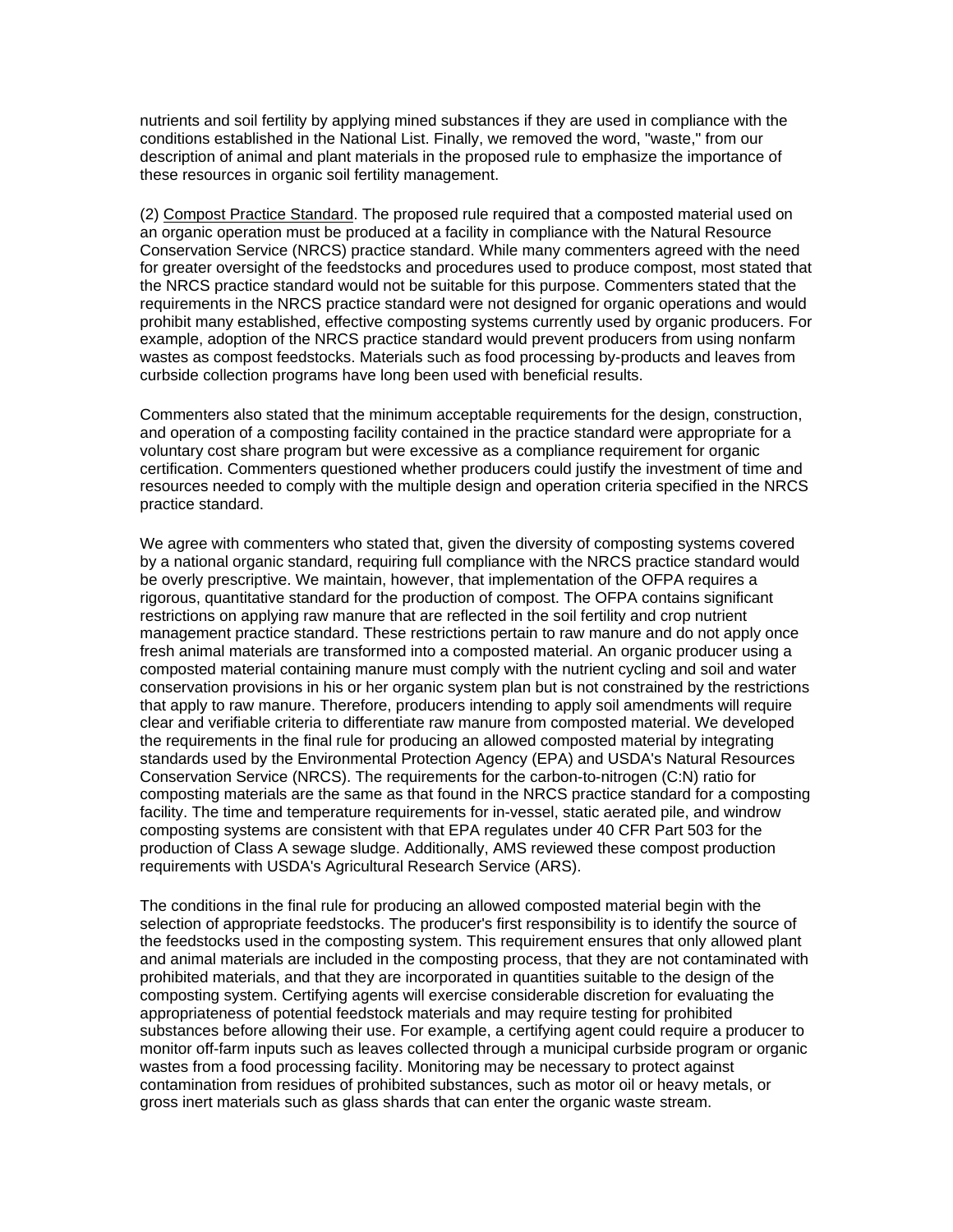The final rule further requires that the producer adhere to quantitative criteria when combining and managing the plant and animal materials that are being composted. When combining feedstocks to initiate the process, producers must establish a C:N ratio of between 25:1 and 40:1. This range allows for very diverse combinations of feedstock materials while ensuring that, when properly managed, the composting process will yield high quality material. While some commenters maintained that specifying any C:N ratio in the final rule would be too restrictive, it would be far more problematic not to establish a range. The 25:1 to 40:1 range ensures that producers will establish appropriate conditions under which the additional requirements in this practice standard, most notably the time and temperature criteria, can be achieved with minimal producer oversight. Composting operations using a C:N ratio lower than 25:1 require increasingly intensive management as the ratio drops due to the risk of putrefaction. Operations in excess of the 40:1 range may achieve the minimum temperature but are likely to drop off quickly and result in a finished material that is inadequately mature and deficient in nitrogen. The producer is not required to perform a physical analysis of each feedstock component if he or she can demonstrate that an estimated value is reliable. For example, estimates of the carbon and nitrogen content in specific manures and plant materials are generally recognized. Other feedstocks of consistent quality may be tested once and assumed to approximate that value.

The producer must develop in his or her organic system plan the management strategies and monitoring techniques to be used in his or her composting system. To produce an allowed composted material, the producer must use an in-vessel, static aerated pile, or windrow composting system. Producers using an in-vessel or static aerated pile system must document that the composting process achieved a temperature between 131F and 170F and maintained that level for a minimum of 3 days. Producers using a windrow composting system must document that the composting process achieved a temperature between 131F and 170F and maintained that level for a minimum of 15 days. Compost produced using a windrow system must be turned five times during the process. These time and temperature requirements are designed to minimize the risk from human pathogens contained in the feedstocks, degrade plant pathogens and weed seeds, and ensure that the plant nutrients are sufficiently stabilized for land application.

The final rule does not contain provisions for the use of materials commonly referred to as "compost teas." A compost tea is produced by combining composted plant and animal materials with water and a concentrated nutrient source such as molasses. The moisture and nutrient source contribute to a bloom in the microbial population in the compost, which is then applied in liquid form as a crop pest or disease control agent. The microbial composition of compost teas are difficult to ascertain and control and we are concerned that applying compost teas could impose a risk to human health. Regulation of compost teas was not addressed in the proposed rule. The National Organic Program (NOP) will request additional input from the NOSB and the agricultural research community before deciding whether these materials should be prohibited in organic production or whether restrictions on their use are appropriate.

In addition to managing crop nutrients with raw manure and composted plant and animal materials, a producer may use uncomposted plant materials. These are materials derived exclusively from plant sources that a producer manages in a manner that makes them suitable for application in a cropping system. For example, plant materials that are degraded and stabilized through a vermicomposting process may be used as a soil fertility and crop nutrient amendment.

(3) Mined Substances of High Solubility. The proposed rule treated mined substances of high solubility as a single category of soil amendment and allowed their use where warranted by soil and crop tissue testing. Many commenters objected to the general allowance for this category of substances and were particularly disappointed that the NOSB annotations on two such materials, sodium (Chilean) nitrate and potassium chloride, were not included. Commenters cited the potential detrimental effects of these highly soluble and saline substances on soil quality and stated that several international organic certification programs severely prescribe or prohibit their use. One certifying agent recommended that natural substances of high solubility and salinity be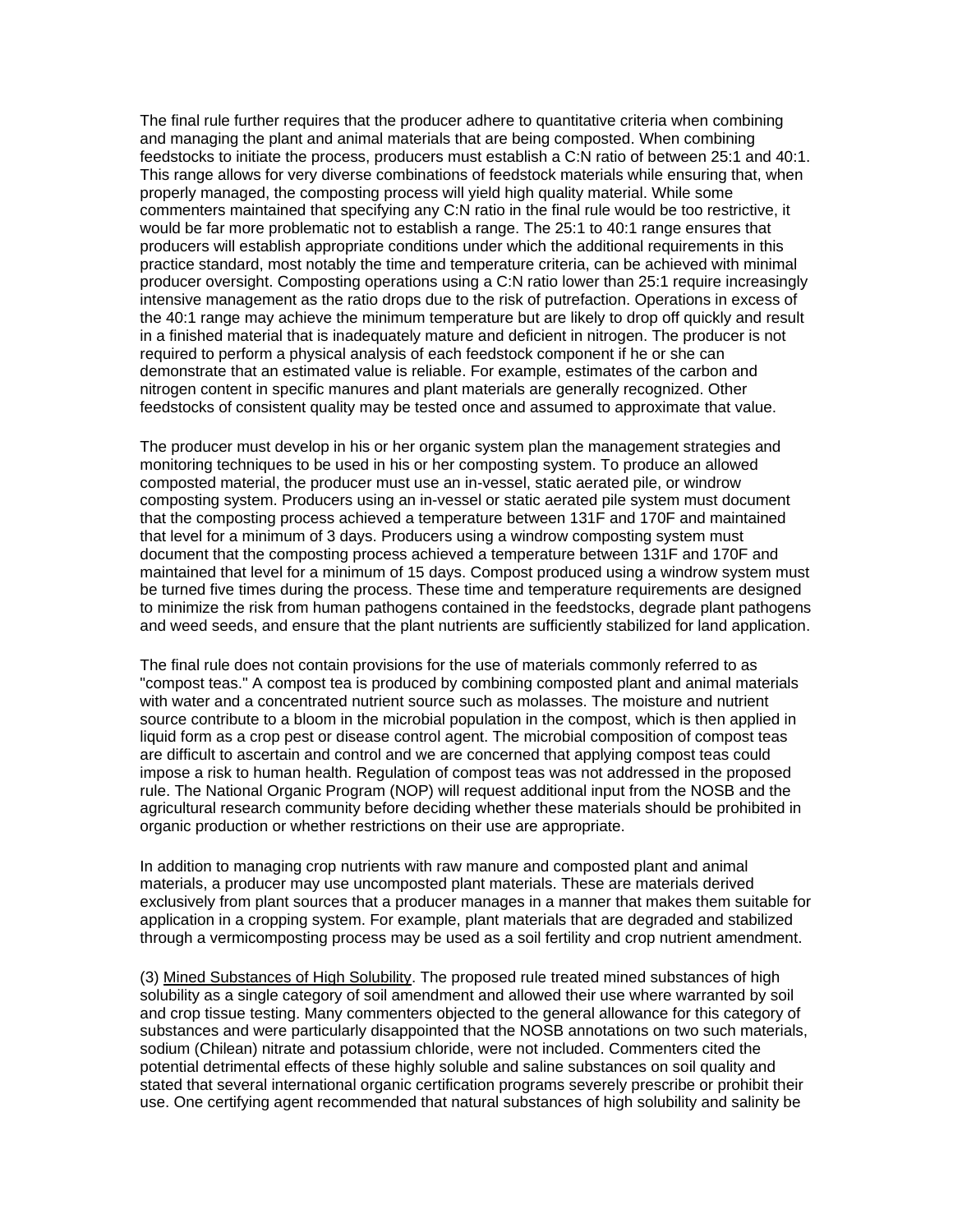handled comparably to similar synthetic materials such as liquid fish products and humic acids that appear on the National List, complete with their original NOSB annotations.

At its June 2000 meeting, the NOSB recommended that the NOP delete general references to mined substances of high solubility from the final rule, and incorporate the NOSB's specific annotations for materials of this nature. We have adopted this recommendation by retaining a place for mined substances of high solubility in the soil fertility and crop nutrient management practice standard but restricting their use to the conditions established for the material as specified on the National List of prohibited natural substances. Under this approach, mined substances of high solubility are prohibited unless used in accordance with the annotation recommended by the NOSB and added by the Secretary to the National List. We deleted the provision from the proposed rule that use of the substance be "justified by soil or crop tissue analysis." The final rule contains two materials--sodium nitrate and potassium chloride--that may be used in organic crop production with the annotations developed the NOSB.

While "mined substances of high solubility" is not a discrete, recognized category such as crop nutrients, the proposed rule mentioned sodium nitrate, potassium chloride, potassium nitrate (niter), langbeinite (sulfate of potash magnesia), and potassium sulfate in this context. Based on the recommendation of the NOSB, the final rule would prohibit use of these materials, unless the NOSB developed recommendations on conditions for their use and the Secretary added them to the National List. The NOP would welcome further guidance from the NOSB on these materials.

(4) Burning crop residues. The proposed rule prohibited burning as a means of crop disposal, except for burning prunings from perennial crops to suppress the spread of disease. Many commenters supported the principle behind the prohibition but maintained that the proposed language was too restrictive and would preclude certain beneficial agronomic practices. Several producers stated that the proposed rule would prevent them from collecting and burning residues from diseased annual crops, which they felt was an effective and beneficial practice. Other producers cited their use of prescriptive burning as a management practice for certain native or wild crops. As evidenced by the allowance for burning to suppress disease with perennial crops, the proposed rule was not designed to preclude the selective use of fire in organic production. We agree with the commenters that a more flexible allowance for the practice is warranted, and we have amended the provision to allow burning of annual and perennial crop residues for the suppression of disease and to stimulate seed germination. Producers must establish their need and procedures for burning in their organic system plan, and the practice cannot be used solely to remove crop debris from fields. (5) Requirement for Organic Seed in Sprout Production. The proposed rule allowed nonorganically produced seeds for all purposes, including sprout production, when the certifying agent concurred with the producer that organically produced seeds were not commercially available. While commenters predominately supported this approach with seed used for planting, they were virtually unanimous in stating that it is never appropriate to allow nonorganically produced and handled seeds in organic sprout production. Commenters cited the NOSB's June 1994 recommendation that seed used for the production of edible sprouts shall be organically produced and stated that existing certification standards do not provide an exemption based on commercial availability. We agree with these commenters and have modified the final rule to require that organic seed must be used for the production of edible sprouts.

(6) Mitigating the Effects of a Biological, Botanical, or Synthetic Substance. The proposed rule required that producers who used a biological or botanical substance or an allowed synthetic substance to control crop pests, weeds, or disease evaluate and mitigate the effects of repetitive use of the same or similar substances. While agreeing that pest resistance and shifts in pest populations were important considerations, commenters stated that managing these issues was beyond the ability of individual operations. Commenters recommended that the NOP develop principles and practices for managing pest resistance and shifts in pest types that would apply to all production operations. We agree with these comments and have deleted the requirement to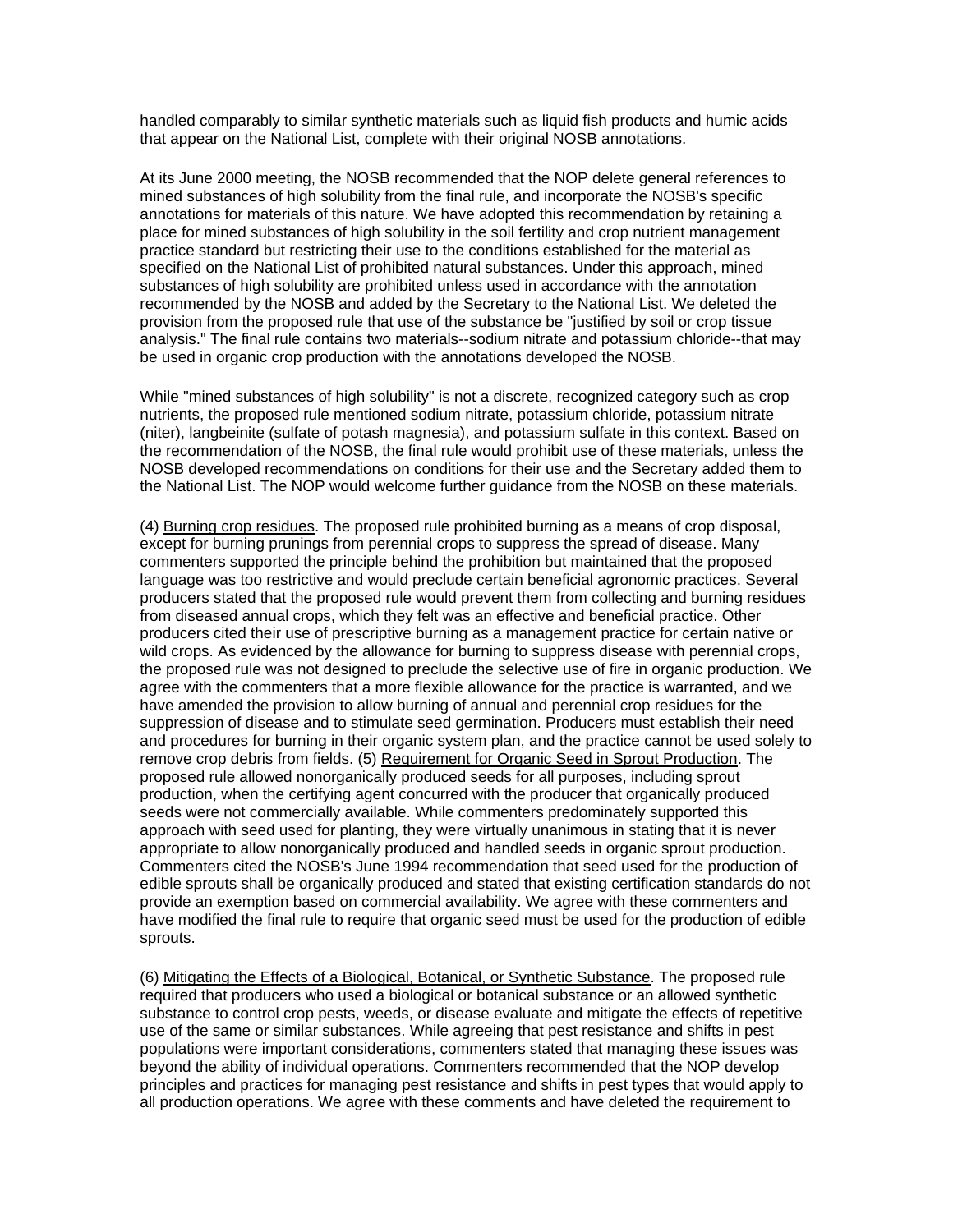evaluate and mitigate the effects of using the same or similar crop pest, weed, or disease control substances. The final rule requires that producers document the use of such substances in their organic systems plans, subject to the approval of their certifying agent.

(7) Prohibition on Use of Treated Lumber. The proposed rule did not specifically address the use of lumber that had been treated with a prohibited substance, such as arsenic, in organic production. Citing the explicit prohibition on these substances in existing organic standards, many commenters felt that treated lumber should be excluded in the final rule. Commenters also cited the NOSB's recommendation to prohibit the use of lumber treated with a prohibited substance for new construction and replacement purposes effective upon publication of the final rule. We have included a modified version of the NOSB's recommendation within the crop pest, weed, and disease management practice standard. This provision prohibits the use of lumber treated with arsenate or other prohibited materials for new installations or replacement purposes in contact with an organic production site. We included this modification to clarify that the prohibition applies to lumber used in direct contact with organically produced and handled crops and livestock and does not include uses, such as lumber for fence posts or building materials, that are isolated from production. The prohibition applies to lumber used in crop production, such as the frames of a planting bed, and for raising livestock, such as the boards used to build a farrowing house. (8) Greater Rigor in the Wild Harvest Production Organic System Plan. A number of commenters stated that the wild-crop harvesting practice standard was insufficiently descriptive and that the proposed rule failed to apply the same oversight to wild harvest operations as it did to those producing crops and livestock. Some commenters maintained that the proposed rule did not require a wild harvest producer to operate under an approved organic system plan. These commenters proposed specific items, including maps of the production area that should be required in a wild harvest operation's organic system plan. One commenter recommended that the definition for "wild crop" be modified to allow the harvest of plants from aquatic environments.

We amended the practice standard for wild-crop harvesting to express the compliance requirements more clearly. Wild-crop producers must comply with the same organic system plan requirements and conditions, as applicable to their operation, as their counterparts who produce crops and livestock. Wild harvest operations are production systems, and they must satisfy the general requirement that all practices included in their organic system plan must maintain or improve the natural resources of the operation, including soil and water quality. We modified the practice standard to emphasize that wild harvest production is linked to a designated site and expect that a certifying agent would incorporate mapping and boundary conditions into the organic system plan requirements. Finally, we changed the definition of "wild crop" to specify that harvest takes place from a "site" instead of "from land," thereby allowing for aquatic plant certification.

# **Crop Production - Changes Requested But Not Made**

This subpart retains from the proposed rule regulations on which we received comments as follows:

(1) Application of Raw Manure. The soil fertility and crop nutrient management practice standard in the proposed rule permitted the application of raw manure to crops not intended for human consumption and established restrictions for applying it to crops used for human food. For human food crops, the proposed rule required a 120-day interval between application and harvest of crops whose edible portion had direct contact with the soil or soil particles, and a 90-day interval for crops that did not. These provisions reflected the recommendations developed by the NOSB at its June 1999 meeting. The practice standard also required that raw manure must be applied in a manner that did not contribute to the contamination of crops, soil, or water by plant nutrients, pathogenic organisms, heavy metals, or residues of prohibited substances.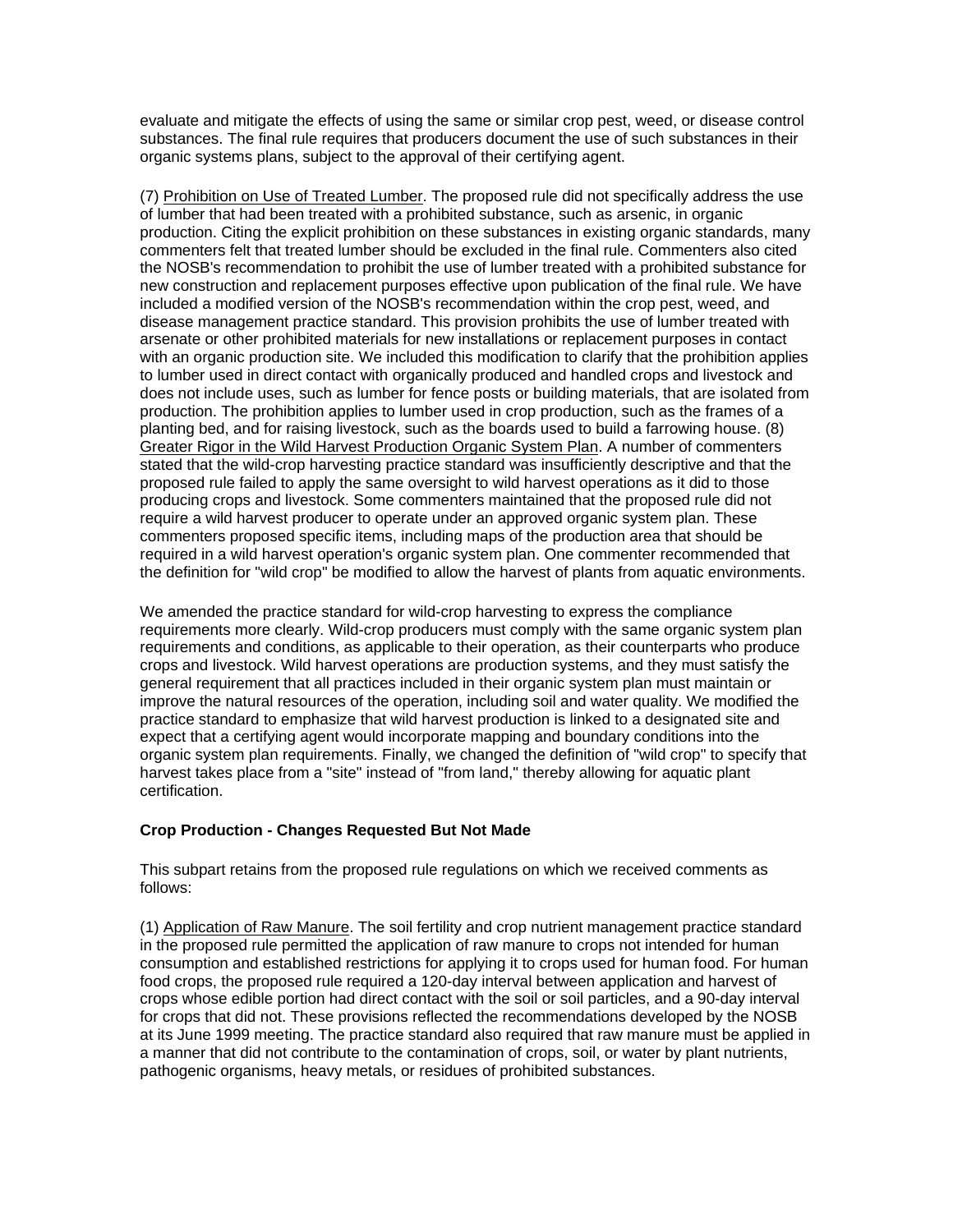The majority of commenters supported the provisions for applying raw manure. Some commenters stated that the provisions effectively balanced the benefits of applying raw manure to the soil with the environmental and human health risks associated with its use. These commenters stated that the lengthy intervals between application and harvest would not impose an unreasonable or unfeasible burden on organic producers. The NOSB strongly supported the provisions in the proposed rule, emphasizing that raw manure contributed significant benefits to soil nutrient, structure, and biological activity that other soil fertility practices and materials do not provide. Other commenters stated that the provisions were consistent with the requirements in existing organic standards and added that the restrictions were justifiable because they reflected responsible management practices.

For differing reasons, a number of commenters disagreed with the proposed provisions. Some commenters cited the human health risks associated with pathogenic organisms found in raw manure and stated that the proposed intervals between application and harvest were not adequately protective. These commenters recommended that the NOP conduct more extensive risk assessment procedures before determining what, if any, intervals between application and harvest would adequately protect human health. Some of these commenters identified the risk assessment methodology and pathogen treatment procedures governing the production and use of sewage sludge as the most suitable precedent for guiding the additional work required in this area. Conversely, a number of commenters stated that the provisions in the proposed rule were excessive because they exceeded the minimum 60-day interval between application and harvest established in the OFPA. Many of these commenters recommended eliminating the distinction between crops that come into contact with soil or soil particles and those that don't and applying a uniform 60-day interval between harvest and application for any crop to which raw manure had been applied. Some commenters stated that the 120-day interval severely limited the flexibility of producers who operated in regions such as the Northeast where the growing season lasted only slightly longer. Other commenters maintained that the practice standard did not address specific practices, such as applying raw manure to frozen fields, that they maintained should be expressly prohibited.

The responsibility to use raw manure in a manner that is protective of human health applies to all producers, whether organic or not, who apply such materials. We acknowledge the commenters who noted that the OFPA cites food safety concerns relative to manure use and, therefore, that food safety considerations should be reflected in the practice standard for applying raw manure in the final rule. Some of the commenters favored more extensive risk assessment procedures or lengthening the interval between application and harvest. We have not, however, changed the provisions for applying raw manure.

Although public health officials and others have identified the use of raw manure as a potential food safety concern, at the present time, there is no science-based, agreed-upon standard for regulating the use of raw manure in crop production. The standard in this rule is not a public health standard. The determination of food safety demands a complex risk assessment methodology, involving extensive research, peer review, and field testing for validation of results. The only comparable undertaking in Federal rulemaking has been EPA's development of treatment and application standards for sewage sludge, an undertaking that required years of dedicated effort. The NOP does not have a comparable capacity with which to undertake a comprehensive risk assessment of the safety of applying raw manure to human food crops. To delegate the authority to determine what constitutes safe application of raw manure to certifying agents would be even more problematic. A certifying agent cannot be responsible for establishing a Federal food safety standard. Therefore, the standard in this rule is a reflection of AMS' view and of the public comments that this standard is reasonable and consistent with current organic industry practices and NOSB recommendations for organic food crop production. Should additional research or Federal regulation regarding food safety requirements for applying raw manure emerge, AMS will ensure that organic production practice standards are revised to reflect the most up-to-date food safety standard.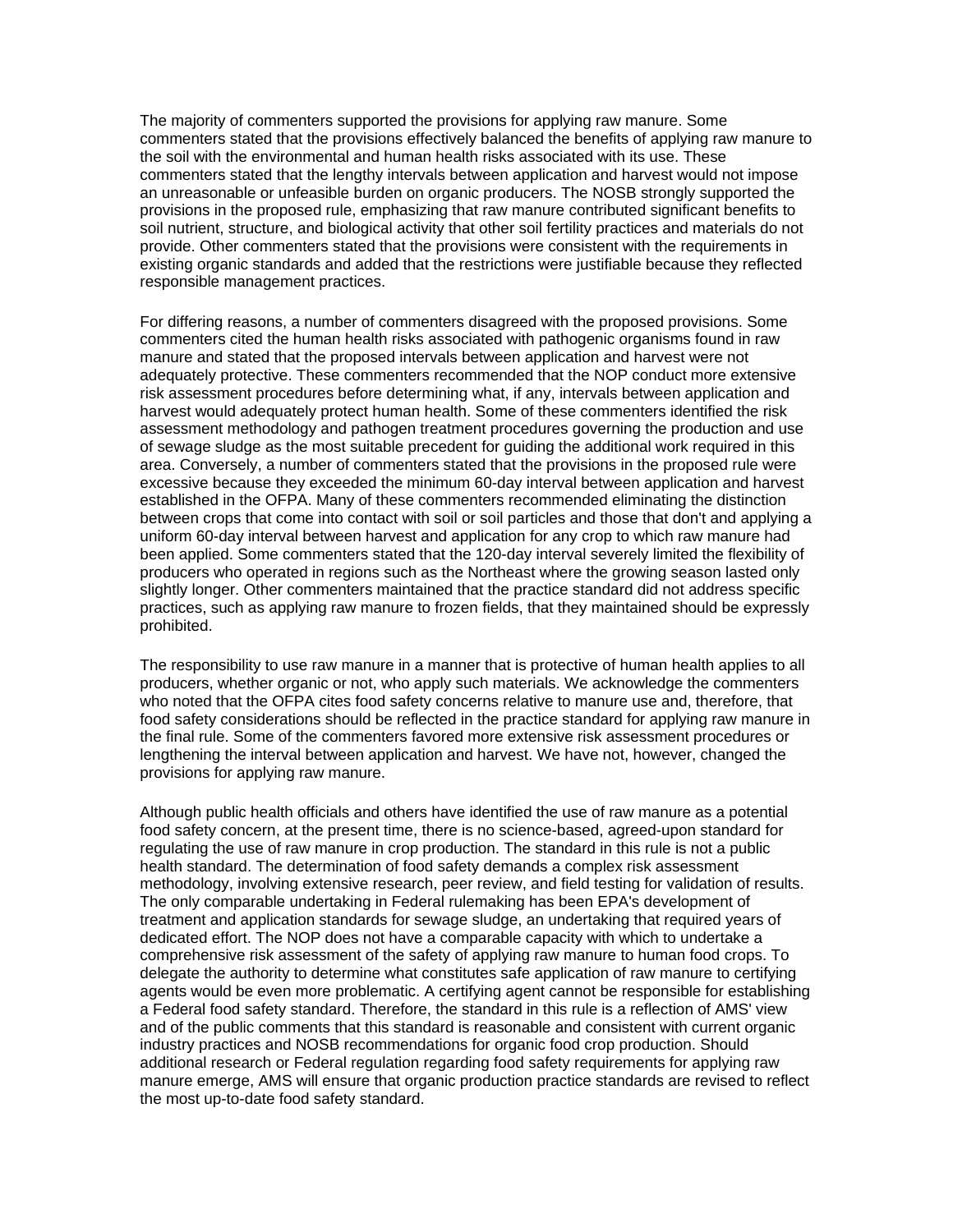Neither the identification of food safety as a consideration in the OFPA nor the inclusion of this practice standard in the final rule should be construed to suggest that organically produced agricultural products are any safer than nonorganically produced ones. USDA has consistently stated that certification is a process claim, not a product claim, and, as such, cannot be used to differentiate organic from nonorganic commodities with regard to food safety. National organic standards for manure use cannot be used to establish a food safety standard for certified commodities in the absence of as uniform Federal regulation to ensure the safety of all human food crops to which raw manure has been applied. The OFPA was designed to certify a process for informational marketing purposes.

Neither have we changed the practice standard in response to comments that the requirement in the final rule should not exceed the 60-day interval contained in the OFPA. The OFPA clearly establishes that the interval must be no less than 60 days and does not preclude a longer standard. The NOSB has strongly supported the proposed 90- and 120-day intervals, and the vast majority of commenters indicated that these provisions would be feasible for virtually all organic cropping systems. The requirement in the practice standard that raw manure must be applied in a manner that does not contribute to the contamination of crops, soil, or water by plant nutrients, pathogenic organisms, heavy metals, or residues of prohibited substances provides certifying agents the discretion to prohibit specific practices that would not be in compliance. With this discretion, a certifying agent could prohibit practices, such as applying manure to frozen ground or too close to water resources, that many commenters stated were not appropriate for organic production.

(2) No Prohibition on Manure from Nonorganic Operations. The proposed rule identified animal and plant waste materials as important components in soil fertility and crop nutrient management without providing criteria for distinguishing allowed and prohibited sources. A large number of commenters objected to this provision and stated that manure from nonorganic sources may contain residues from prohibited substances, including animal medications. These commenters maintained that some of these residues, such as antibiotics, may remain active for extended intervals, and others, such as heavy metals, could accumulate on the organic operation. Commenters stated that if either or both conditions prevailed, the integrity of the organic operation would be jeopardized. Many producers and certifying agents emphasized that the proposed rule conflicted with the Codex guidelines that prohibit the use of manure from factory farms. These commenters were concerned that failure to restrict the use of manure from nonorganic operations would put their products at a competitive disadvantage, particularly in European markets. When raising this issue, most commenters requested that the final rule either prohibit the use of manure from factory farms or state that certifying agents could regulate the practice by requiring residue testing and restrictions on application.

We have not changed the provisions for using manure from nonorganic operations in the final rule. In many discussions on the subject throughout the years, the NOSB has never recommended that manure from nonorganic farms be prohibited. Existing organic certification standards routinely permit the use of manure from nonorganic operations with appropriate oversight, and the final rule incorporates a similar approach. Under the final rule, a certifying agent can require residue testing when there is reasonable concern that manure, either raw or as a component of compost, contains sufficient quantities of prohibited materials to violate the organic integrity of the operation. Providing certifying agents the discretion to require screening for prohibited materials will minimize the risk of introducing contaminants while maintaining the ecologically important practice of recycling organic material from nonorganic operations. Additionally, the final rule requires that producers apply manure and compost in a manner that maintains or improves the soil and water quality of their operation. This provision provides an additional safeguard that certifying agents may use to ensure that the application of any form of manure protects the natural resources of the operation.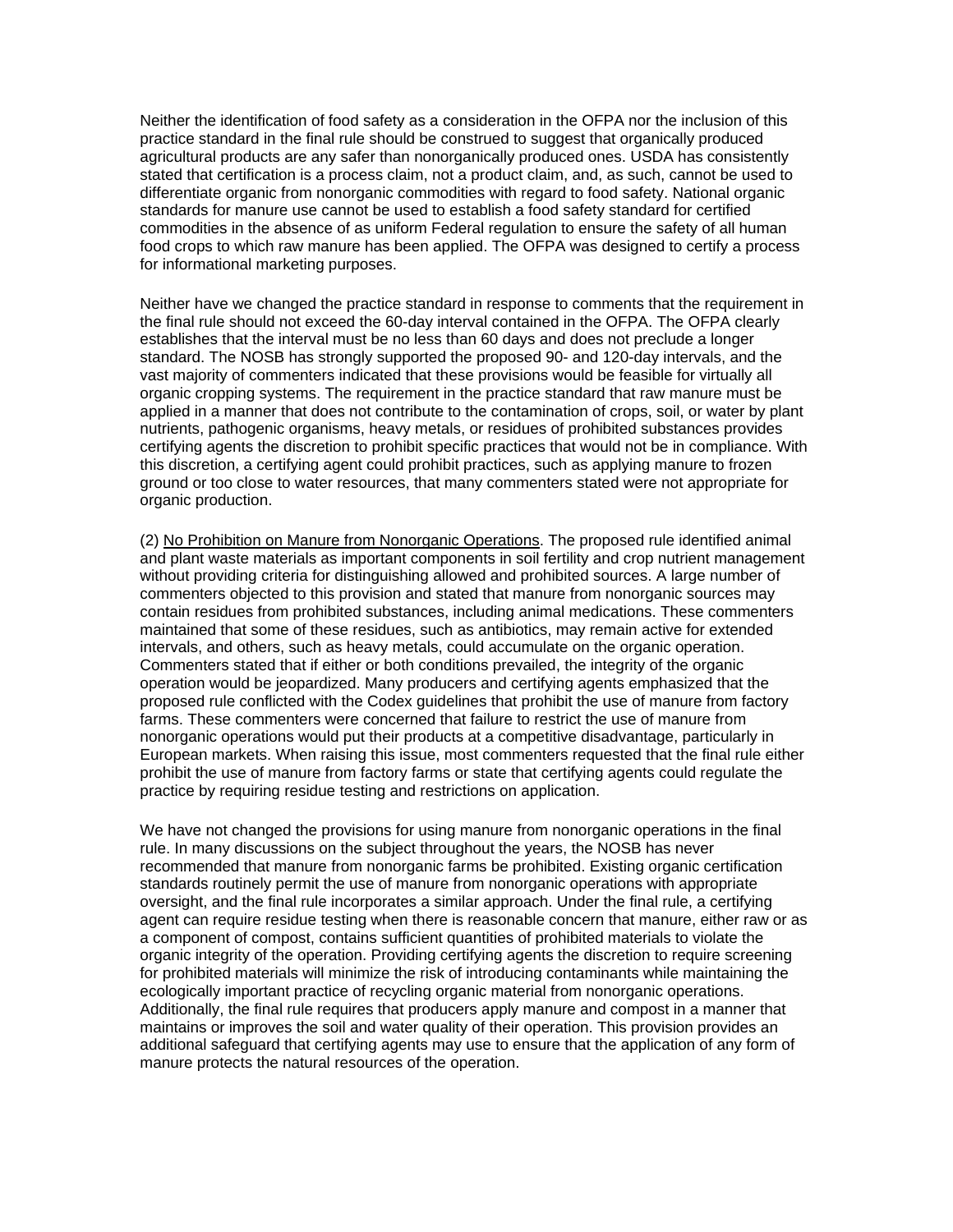(3) Rotating a Field in and out of Organic Production. Some commenters stated that a producer should not be allowed to rotate fields on their operation in and out of organic production. These commenters were concerned that producers could apply prohibited substances that persisted for many years, such as soil fumigants, and begin harvesting organically produced crops after 3 years. They stated that, without a prohibition on the rotation of fields in this manner, organic producers could effectively use a prohibited substance on their operation.

We have not amended the final rule to prohibit the rotation of a field on an operation in and out of organic production. The statutory prohibition on the application of a prohibited substance is 3 years, and this requirement is contained in section 205.202(b). This prohibition restricts the application of a prohibited substance, not its residual activity. If AMS receives evidence that the rotation of fields in this manner threatens to compromise organic production, the NOP and NOSB will collaborate on developing standards to remedy it. (4) Use of Seed Treatments on the National List. The seed and planting stock practice standard in the proposed rule generated a very diverse array of responses that, while largely favorable, highlighted a potentially disruptive impact on organic producers. The practice standard favored organic seed and planting stock over nonorganically produced but untreated varieties and nonorganically produced, untreated seed and planting stock over nonorganically produced seeds and planting stock treated with an allowed synthetic substance. Producers could use the less preferable seed or planting stock variety if they demonstrated to their certifying agent that an equivalent variety in the preferred form was not commercially available. Most commenters endorsed the principle of requiring organic seed and planting stock and agreed that the proposed provisions were a workable approach to enforcement. They stated that the provisions created an incentive for seed and planting stock providers to develop supplies for organic markets, yet enabled producers who made a good faith effort but failed to locate seed or planting stock in the preferred form the ability to continue producing organically. Most commenters indicated that this approach would support the existing market for organic seed and planting stock while fostering its continued development.

A number of commenters, however, stated that the seed and planting stock practice standard was unreasonable and unworkable and would adversely affect organic producers. These effects would include significantly reduced planting options due to the nonavailability of seed in any allowed form and higher seed costs, which represent a significant percentage of the total production cost for some commodities. These commenters maintained that the three categories of seed and planting stock allowed in the order of preference could not reliably provide producers with many commercial varieties currently being planted. They pointed out that there were no synthetic seed treatments on the National List in the proposed rule, thereby eliminating the use of treated seed in organic production. Commenters stated that producers often rely upon seed and planting stock varieties that are uniquely well adapted for their growing conditions or marketing requirements and that these particular varieties would very often not be available in untreated form. These commenters concluded that the proposed practice standard would compel many producers to abandon many tried and true varieties of seed and planting stock and perhaps phase out organic production entirely. One commenter maintained that the proposed rule's stated intention of using the practice standard to stimulate production of organic seed and planting stock was not within the purpose of the OFPA.

We have not changed the seed and planting stock practice standard in response to these commenters because the prohibition on using synthetic materials not on the National List is a requirement of the OFPA. The final rule cannot allow producers to use synthetic seed treatments that have not been reviewed, favorably recommended by the NOSB, and added to the National List by the Secretary. The practice standard creates incentives for producers to seek out seed and planting stock inputs that are the most compatible with organic production, yet includes allowances when preferred forms are not commercially available. While no seed treatments are included on the National List in the final rule, individuals may petition the NOSB for review of such substances. Additionally, the practice standard creates an incentive for seed and planting stock producers and suppliers to develop natural treatments suitable for organic systems that would not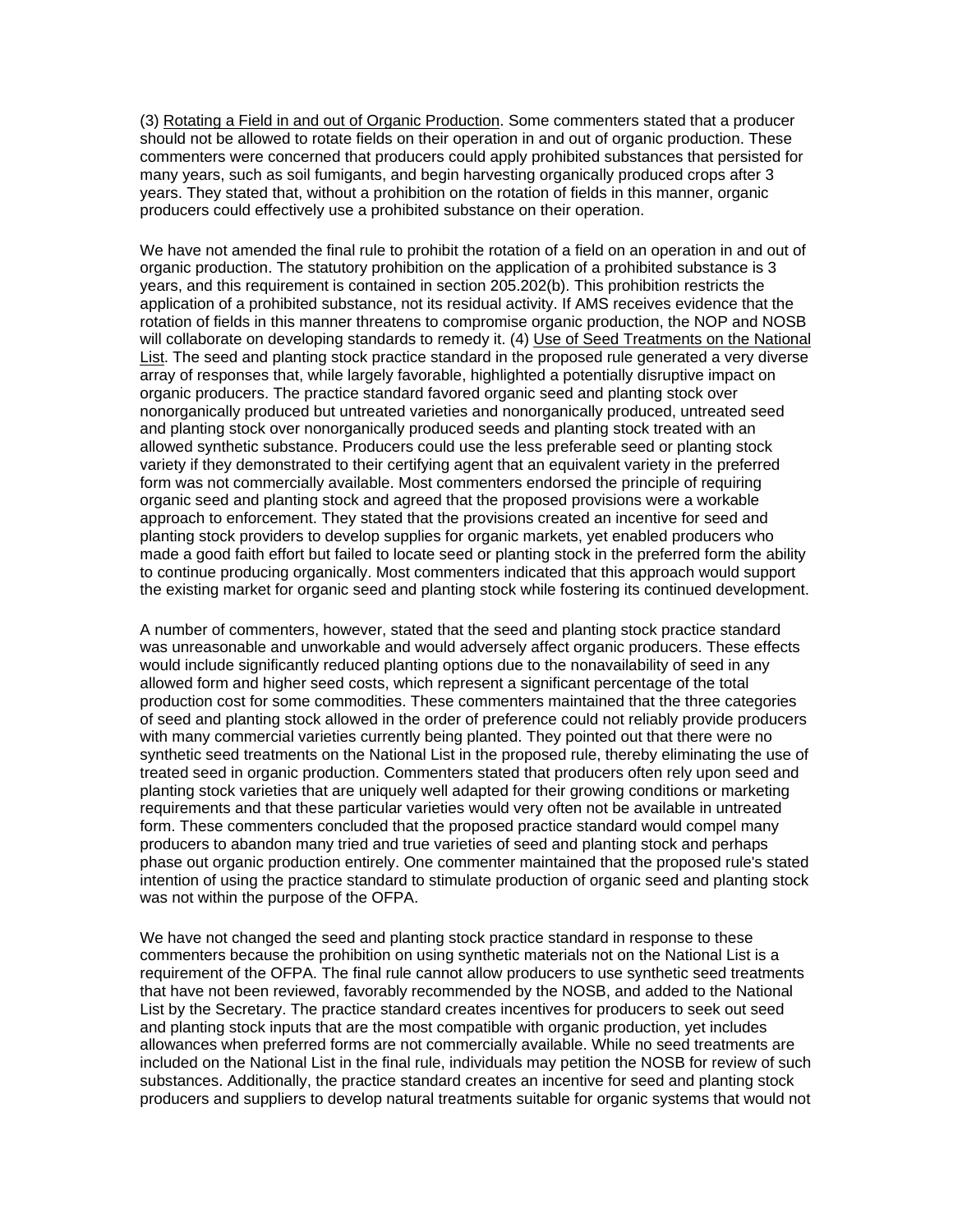need to appear on the National List. The objectives of spurring production of organically grown seed and promoting research in natural seed treatments are compatible with the OFPA's purpose of facilitating commerce in organically produced and processed food. We designed the practice standard to pursue these objectives while preventing the disruption that an ironclad requirement for organically produced seed and planting stock may have caused. (5) Practice Standard for Maple Syrup. Many commenters stated that the proposed rule lacked production and handling standards for operations that produce maple syrup. Commenters stated that maple syrup production is a significant enterprise for many organic producers and that the absence of a practice standard in the final rule would adversely affect existing markets for organic products. Many commenters recommended that the final rule incorporate the maple syrup practice standard from an existing certification program or the American Organic Standards.

We have not included a practice standard for the production and handling of maple syrup because the final rule contains sufficient provisions for the certification of these types of operations. After reviewing existing practice standards for maple syrup, we determined that the standards in the final rule for crop production, handling operations, and allowed and prohibited materials on the National List provided comparable guidance.

# **Crop Production - Clarifications**

Clarification is given on the following issues raised by commenters:

(1) Applicability of Crop Rotation Requirement to all Operations. One State program commented that the crop rotation practice standard in the proposed rule was unreasonable for producers who operated in regions where limited rainfall and irrigation resources or unique soil conditions made cover cropping impractical. This commenter stated that certain dryland cropping systems, such as aloe vera production, function as "semi-perennial" systems that do not include rotations, yet fulfill the objectives of the crop rotation practice standard. A certifying agent expressed a similar concern by suggesting that the crop rotation practice standard be changed by adding "may include, but is not limited to" prior to the list of allowed management practices. This commenter felt that the "may include" clause afforded individual growers greater discretion by acknowledging that not every allowed management practice would be applicable to all operations.

We have retained the language from the proposed rule because it already provides the flexibility to develop site-specific crop rotation practices requested by these commenters. The regulation as originally written includes the " but not limited to" clause that allows producers to include alternative management practices in their organic system plan. Additionally, the regulation states that the producer must implement a crop rotation that provides the required functions "that are applicable to the operation." This further establishes that the crop rotation component of an organic system plan must be considered within the context of site-specific environmental conditions including climate, hydrology, soil conditions, and the crops being produced. The final rule requires implementation of a crop rotation, but the producer and certifying agent will determine the specific crops and the frequency and sequencing of their use in that rotation. Crop rotations must fulfill the requirements of this practice standard--to maintain or improve soil organic matter content, provide for pest management, manage deficient or excess plant nutrients, and control erosion--and are not obligated to use any specific management practice. We structured this and other practice standards, as well as the requirements of the organic system plan, to enable producers and certifying agents to develop organic system plans adapted to natural variation in environmental conditions and production systems.

(2) Excluding Annual Seedlings from Planting Stock. The proposed rule allowed a producer to use nonorganically produced seeds and planting stock if organically produced equivalent varieties were not commercially available. Several commenters, including the NOSB, were concerned that the definition of planting stock as "any plant or plant tissue, including rhizomes, shoots, leaf or stem cuttings, roots, or tubers, used in plant production or propagation" was sufficiently broad to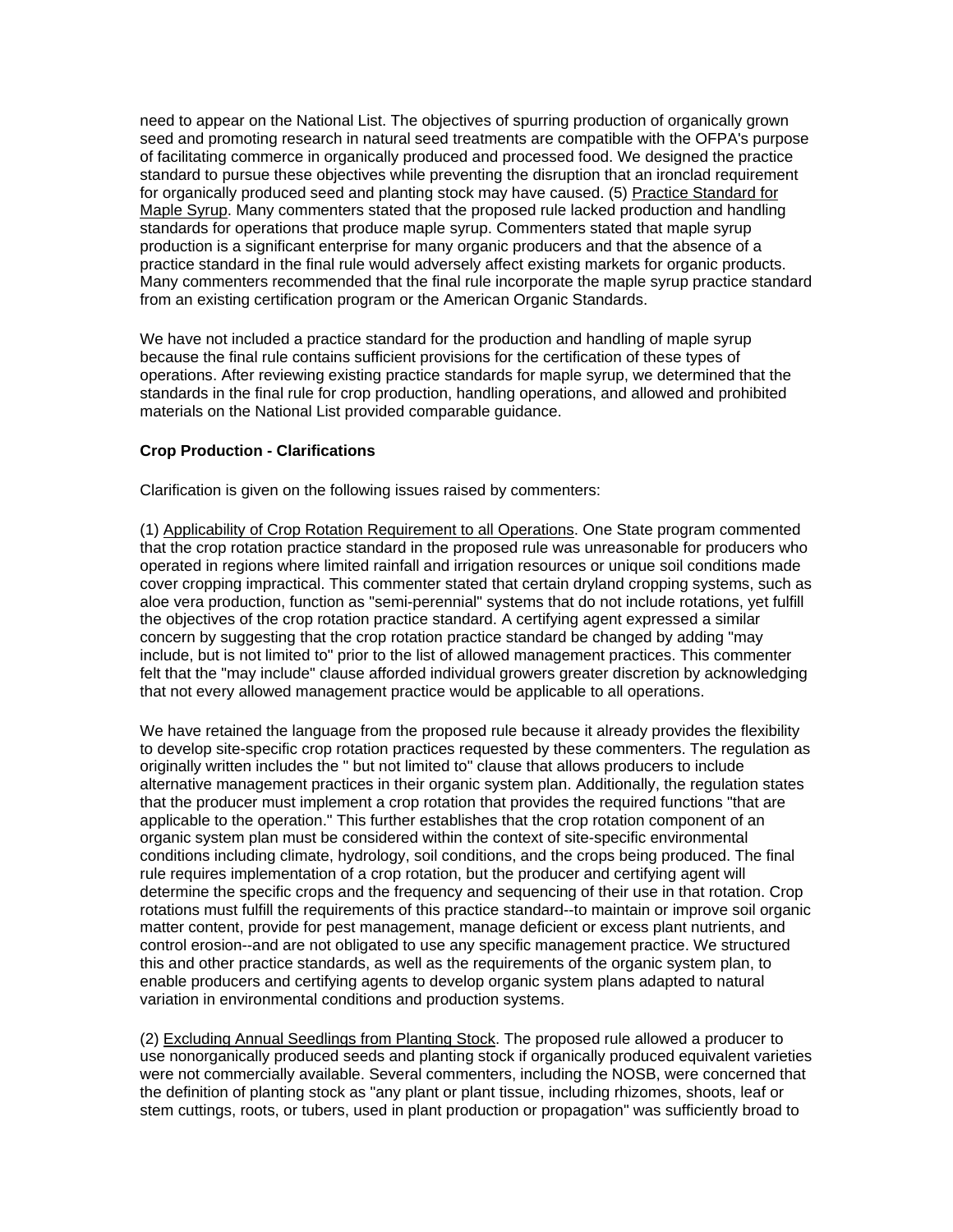be applied to annual seedlings. While many commenters, including the NOSB, supported the commercial availability exemption in the case of seeds and planting stock, they objected to extending it to annual seedlings. The proposed rule did not intend to include annual seedling within the definition of planting stock and included a separate definition of "annual seedling" as "a plant grown from seed that will complete its life cycle or produce a harvestable crop yield within the same crop your or season in which it is planted." The proposed rule addressed annual seedlings as a distinct category within the seed and planting stock practice standard. There was no allowance for using nonorganically produced annual seedlings based on commercial availability, and such seedlings can only be used when a temporary variance has been issued due to a catastrophic business interruption. The growth of markets for organically produced annual seedlings, unlike those for seeds and planting stock, obviates the need for the commercial availability provision. We have retained this approach in the final rule.

# **Livestock Production - Changes Based on Comments**

This subpart differs from the proposal in several respects as follows:

(1) Whole Herd Conversion. The proposed rule required that livestock receive 1 year of continuous organic management prior to the milk or milk products they produce being labeled as organic. Based on the feed provisions in that proposal, producers would be required to provide a 100-percent organic feed ration (exclusive of National List substances allowed as feed supplements and additives) for that entire year. Many producers, consumers, State certification programs, and certifying agents commented that the full year organic feed requirement created an insurmountable barrier for small and medium-size dairy operations wishing to convert to organic production. They maintained that the added expense of a full year, 100-percent organic feed requirement was economically prohibitive. These commenters stated that "new entry" or "whole herd" conversion provisions in existing certification standards have been instrumental in enabling established nonorganic dairies to make the transition to organic production. Commenters stated that these provisions typically allow producers to provide livestock 80-percent organic or self-raised feed for the first 9 months of a herd's transition, before requiring 100 percent organic feed for the final 3 months. Some commenters stated that many current organic dairies had capitalized on this whole herd conversion provision and that the consistent growth in demand for organic milk and milk products reflected consumer acceptance of the principle.

At its June 2000 meeting, the NOSB reiterated its prior endorsement of the conversion principle for operations that jointly convert dairy herds and the land on which they are raised. The NOSB recommended allowing a producer managing an entire, distinct herd to provide 80-percent organic or self-raised feed during the first 9 months of the final year of conversion, and 100 percent organic feed for the final 3 months. The recommendation further required that dairy animals brought onto an organic dairy must be organically raised form the last third of gestation, except that feed produced on land managed under an organic system plan could be fed to young stock up to 12 months prior to milk production.

While the preponderance of comments supported the whole herd conversion provision, a significant number of individuals, certifying agents, and State certification programs opposed it. Some commenters felt that requiring less than 1 full year of 100-percent organic feed would not satisfy consumer expectations for an organically managed dairy. Other commenters stated that the whole herd conversion merely favored one segment of organic producers over another. They maintained that the full year, 100-percent organic feed requirement would stimulate markets for organically produced hay and grain, thereby rewarding good row crop rotation. One certifying agent was concerned that the conversion provision would create a permanent exemption and that split operation dairies could use it repeatedly to bring nonorganic animals into the organic operation.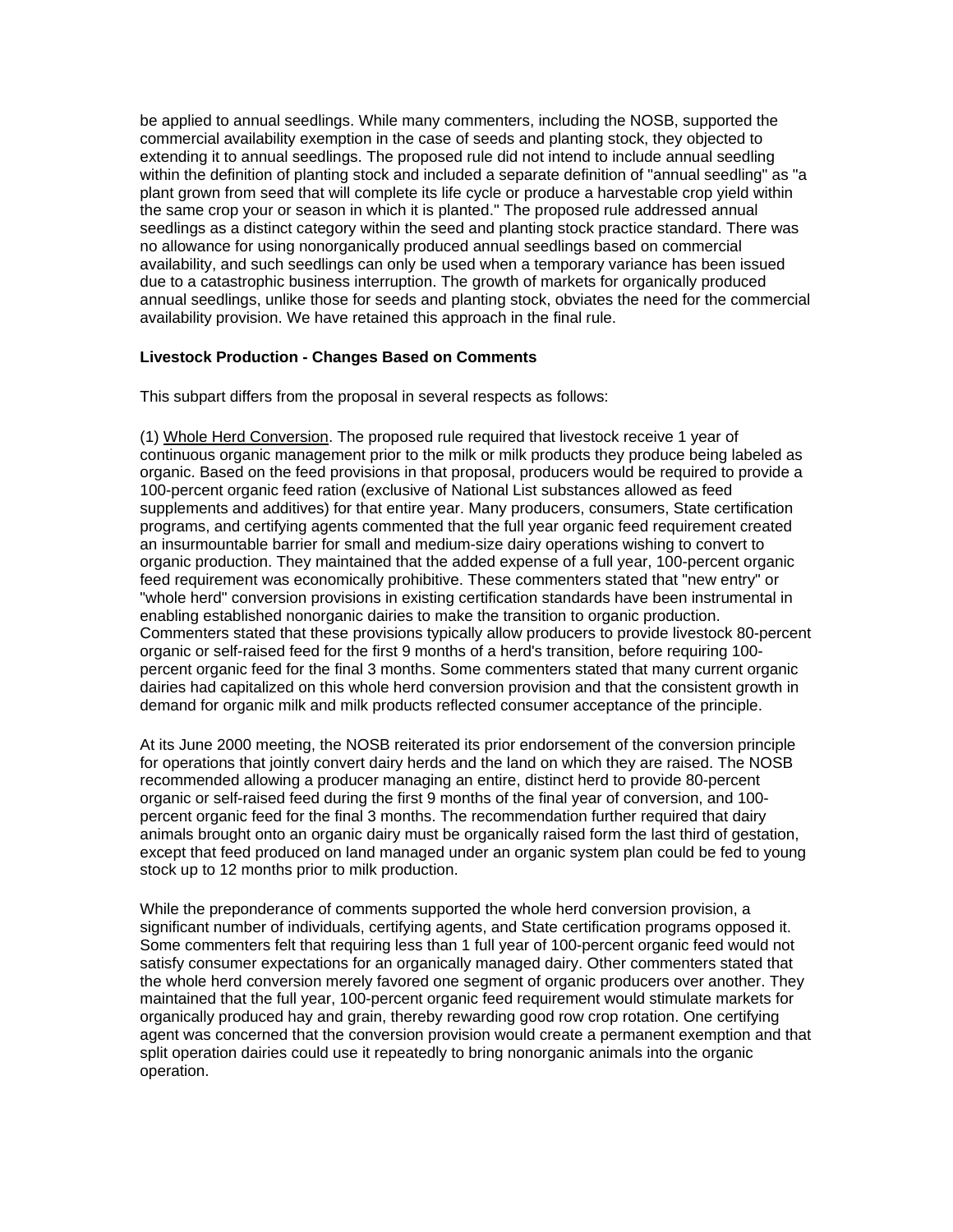The final rule contains a provision for whole herd conversion that closely resembles those found in the NOSB recommendation and the existing certification standards. The final rule requires that an entire, distinct dairy herd must be under organic management for 1 year prior to the production of organic milk. During the first 9 months of that year, the producer must provide a feed ration containing a minimum of 80-percent organic feed or feed that is raised from land included in the organic system plan and managed in compliance with organic crop requirements. The balance of the feed ration may be nonorganically produced, but it must not include prohibited substances including antibiotics or hormones. The producer must provide the herd 100-percent organic feed for the final 3 months before the production of organic milk. The producer must comply with the provisions in the livestock health and living conditions practice standard during the entire year of conversion. After the dairy operation has been certified, animals brought on to the operation must be organically raised from the last third of gestation. We did not incorporate the NOSB's recommendation to provide young stock with nonorganic feed up to 12 months prior to the production of certified milk. By creating an ongoing allowance for using nonorganic feed on a certified operation, this provision would have undermined the principle that a whole herd conversion is a distinct, one-time event.

We anticipate that the provisions added to the final rule will address the concerns of commenters who objected to the conversion principle. Consumers have embraced milk and milk products from dairies certified under private whole herd conversion provisions essentially identical to that in the final rule. While the conversion provision may temporarily reduce demand for organic feed materials, it encourages producers to develop their own supplies of organic feed. The conversion provision also rewards producers for raising their own replacement animals while still allowing for the introduction of animals from off the farm that were organically raised from the last third of gestation. This should protect existing markets for organically raised heifers while not discriminating against closed herd operations. Finally, the conversion provision cannot be used routinely to bring nonorganically raised animals into an organic operation. It is a one-time opportunity for producers working with a certifying agent to implement a conversion strategy for an established, discrete dairy herd in conjunction with the land resources that sustain it.

(2) Organic Management for Livestock from the Last Third of Gestation. The proposed rule required that organically managed breeder and dairy stock sold, labeled, or represented as organic slaughter stock must be under continuous organic management from birth. Many commenters stated that this requirement was an inappropriate relaxation of most existing organic standards, which require organic management for all slaughter stock from the last third of gestation. These commenters cited the NOSB's 1994 recommendation that all slaughter stock must be the progeny of breeder stock under organic management from the last third of gestation or longer. Commenters also recommended extending the organic management provision to cover the last third of gestation to make it consistent with the requirements in section 205.236(a)(4) for the organically raised offspring of breeder stock. We agree with the argument presented by commenters and have changed the final rule to require that breeder or dairy stock be organically raised from the last third of gestation to be sold as organic slaughter stock.

(3) Conversion Period for Nonedible Livestock Products. The proposed rule required that livestock must be under continuous organic management for a period not less than 1 year before the nonedible products produced from them could be sold as organic. Several commenters questioned the basis for creating different origin of livestock requirements based on whether the operation intended to produce edible or nonedible products. These commenters stated that the OFPA does not sanction such a distinction, nor is it contained in existing certification standards. They questioned why the proposed rule created such a provision in the absence of a favorable NOSB recommendation. We agree that the creation of a separate origin of livestock requirement for animals intended to provide nonedible products could be confusing. We have changed this provision in the final rule to require that nonedible products be produced from livestock that have been organically managed from the last third of gestation.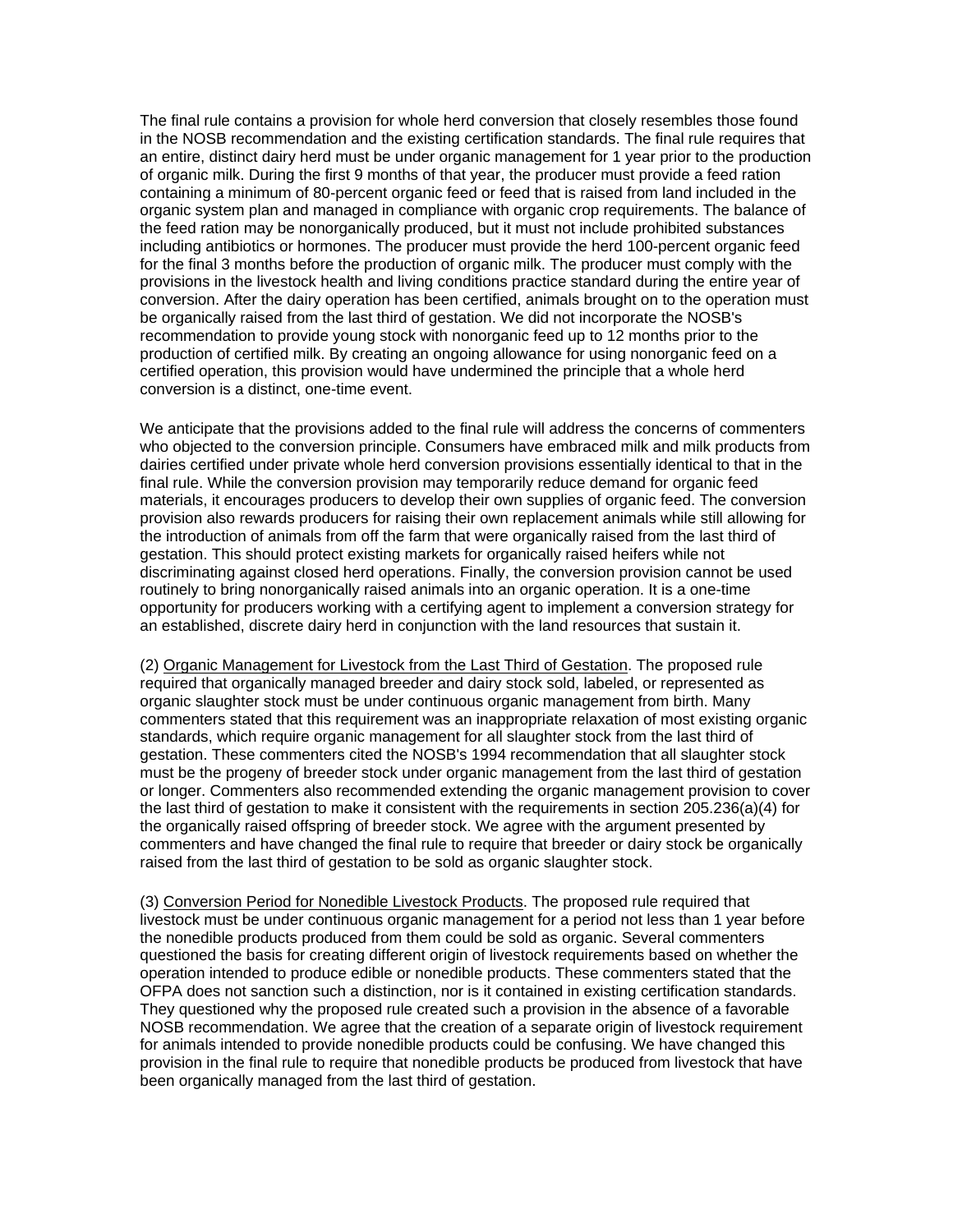(4) Provisions for Feed Supplements and Feed Additives. The proposed rule provided that nonagricultural products and synthetic substances included on the National List could be used as feed additives and supplements. Many commenters stated that allowing nonagricultural products and synthetic substances as feed supplements contradicted the definition for "feed supplement" found in the proposed rule. That definition stipulated that a feed supplement must, itself, be a feed material, and the definition for "feed" in the proposed rule precluded using nonagricultural products and synthetic substances. These commenters requested that either the definition of "feed supplement" be changed to make it consistent with the allowance for nonagricultural products and synthetic substances or else that the term be dropped from the final rule. The Food and Drug Administration (FDA) recommended modifying the definitions for "feed additive" and "feed supplement" and further specifying the components required in a feed ration under the livestock health care practice standard.

We amended the definition in the final rule to state that a feed supplement is "a combination of feed nutrients added to livestock feed to improve the nutritional balance or performance of the total ration." We retained the second component of the proposed definition, which described how a feed supplement could be offered to livestock. We amended the definition of "feed additive" to "a substance added to feed in micro quantities to fulfill a specific nutritional need; i.e., essential nutrients in the form of amino acids, vitamins, and minerals." The definitions for "feed supplement" and "feed additive" in the proposed rule were originally recommended by the NOSB. While our intent in the proposed rule was to codify as fully as possible the recommendations of the NOSB, we agree with commenters that the proposed definitions were was incompatible with the overall provisions for livestock feed. The definitions in the final rule are consistent with the NOSB's objective to create clear distinctions between feed, feed supplements, and feed additives while clarifying the role for each within an organic livestock ration. We also incorporated FDA's recommendation to include protein and/or amino acids, fatty acids, energy sources, and fiber for ruminants as required elements of a feed ration in the livestock health care practice standard. These additions make the livestock health care practice standard more consistent with the National Research Council's Committee on Animal Nutrition's Nutrient Requirement series, which we cited in the proposed rule as the basis for feed requirements.

Many commenters addressed provisions in the proposed rule to allow or prohibit specific materials and categories of materials used in livestock feed. Among these, some commenters questioned whether enzymes were defined as a feed additive and, therefore, allowed. One certifying agent requested guidance on the status of supplementing livestock feed with amino acids. At its October 1999 meeting, the NOSB discussed the Technical Advisory Panel (TAP) reviews on the use of enzymes and amino acids in livestock feed. The NOSB determined that natural sources of enzymes exist and that their use should be allowed in organic production. Their discussion of natural sources of enzymes concluded that enzymes derived from edible, nontoxic plants and nonpathogenic bacteria or fungi that had not been genetically engineered should be allowed as a nonorganic feed additive. The NOSB did not take a position on amino acids during this meeting but indicated that it would revisit the subject in the near future. Based on these recommendations, the final rule allows the use of natural enzymes but not amino acids as nonorganic feed additives. The NOSB's recommendation that natural sources of enzymes existed and were compatible with organic livestock production supports allowing them without adding them to the National List. Some commenters discussed the animal welfare and environmental benefits associated with providing amino acids in livestock feed and supported allowing them. However, without a recommendation from the NOSB that amino acids are natural or should be added to the National List as a synthetic, the final rule does not allow their use.

Commenters questioned whether nonsynthetic but nonagricultural substances, such as ground oyster shells and diatomaceous earth, would be allowed in agricultural feed. In 1994, the NOSB recommended that natural feed additives can be from any source, provided that the additive is not classified as a prohibited natural on the National List. We agree with this recommendation and have amended the final rule to allow such materials as feed additives and supplements. The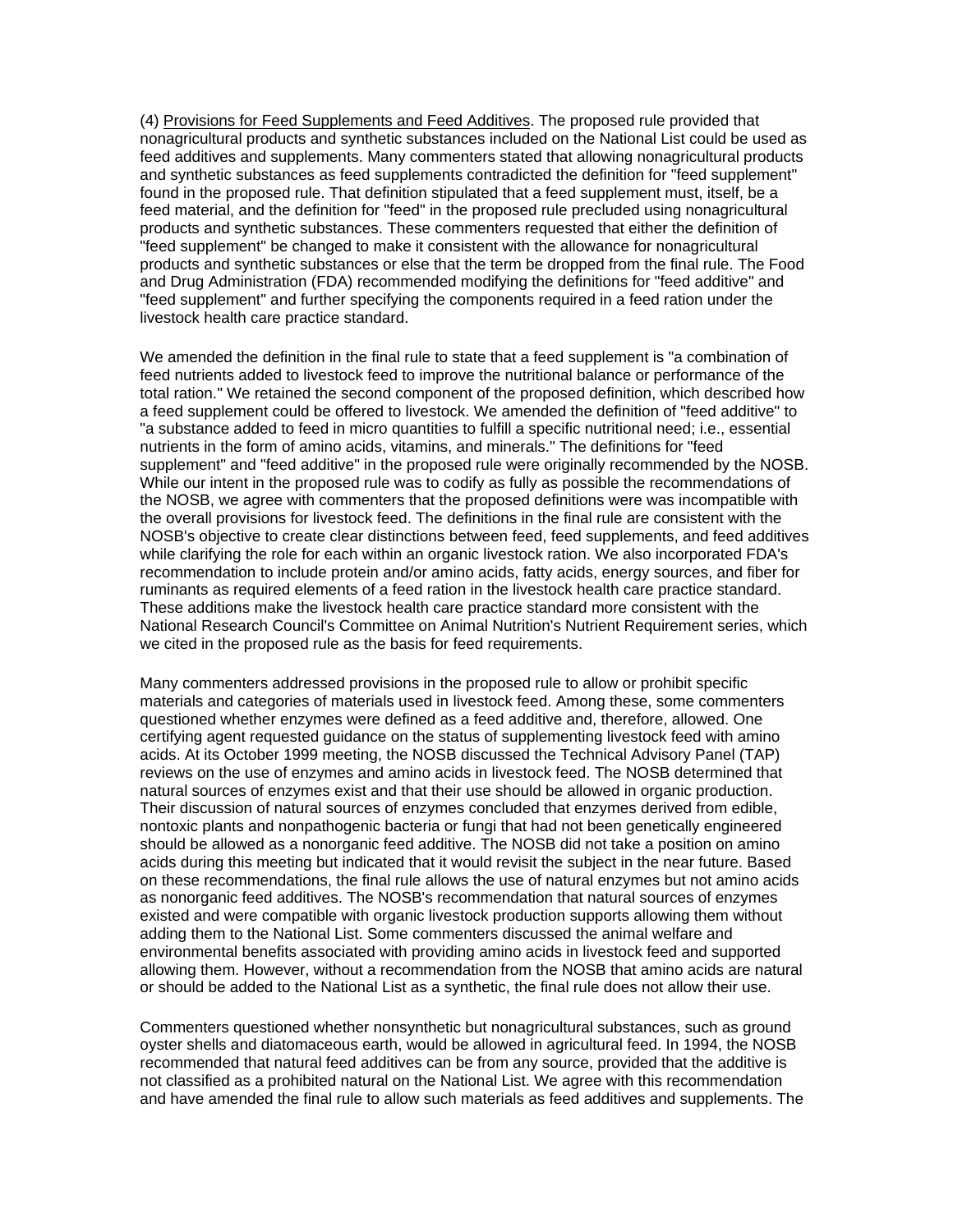only additional constraint on these materials is that every feed, feed additive, and feed supplement be used in compliance with the Federal Food, Drug, and Cosmetic Act, as stated in section 205.237(b)(6).

The NOSB recommended that ruminants maintained under temporary confinement must have access to dry, unchopped hay. Although this position was an NOSB recommendation and not part of the proposed rule, several commenters responded to it. Most of these commenters stated that the language was too restrictive and could preclude the use of many suitable forage products. One dairy producer stated that the requirement would not be practical for operations that mix hay with other feed components. We agree that the NOSB's proposed language is too prescriptive and have not included it in the final rule.

(5) Provisions for Confinement. The proposed rule established the health, nutritional, and behavioral needs of the particular species and breed of animal as the primary considerations for determining livestock living conditions. The proposed rule also identified essential components of the practice standard, including access to shade, shelter, exercise areas, fresh air, and direct sunlight, while stating that species-specific guidelines would be developed in conjunction with future NOSB recommendations and public comment. Finally, the proposed rule outlined the conditions pertaining to animal welfare and environmental protection under which producers could temporarily confine livestock.

While supportive of the underlying principles of this practice standard, the vast majority of commenters stated that the actual provisions suffered from a lack of clarity and specificity. Many commenters were concerned that the proposed rule did not adequately ensure access to the outdoors for all animals. While supportive of the access to pasture requirement for ruminant production, commenters stated that the final rule needed a clear definition of pasture to make the provision meaningful. Conversely, some commenters supported the less prescriptive approach adopted in the proposed rule. The NOSB added considerably to its earlier recommendations on livestock living conditions during its June 2000 meeting.

Many commenters stated that the criteria identified as required elements in the provisions for livestock living conditions did not specifically include access to the outdoors. One commenter stated that the requirement that animals receive direct sunlight could be interpreted to simply require windows in livestock confinement facilities. Commenters were virtually unanimous that, except for the limited exceptions for temporary confinement, all animals of all species must be afforded access to the outdoors. Commenters also maintained that the outdoor area must accommodate natural livestock behavior, such as dust wallows for poultry and, in the case of ruminants, provide substantial nutrition. Many commenters specifically opposed dry lots as an allowable outdoor environment. The NOSB recommended that the final rule state that all livestock shall have access to the outdoors. As a result of these comments, we have revised the final rule to establish that access to the outdoors is a required element for all organically raised livestock.

We further amended the final rule to include a definition of "pasture." The definition of "pasture" we included emphasizes that livestock producers must manage their land to provide nutritional benefit to grazing animals while maintaining or improving the soil, water, and vegetative resources of the operation. The producer must establish and maintain forage species-appropriate for the nutritional requirements of the species using the pasture.

Numerous commenters requested clarification on species-specific living conditions, such as the use of cages for poultry and confinement systems for veal production. The use of continuous confinement systems including cages for poultry and veal production is incompatible with the requirement that organically raised livestock receive access to the outdoors and the ability to engage in physical activity appropriate to their needs. There will be times when producers must temporarily confine livestock under their care, but these instances must be supported by the exemptions to the outdoor access requirement included in the final rule. Other commenters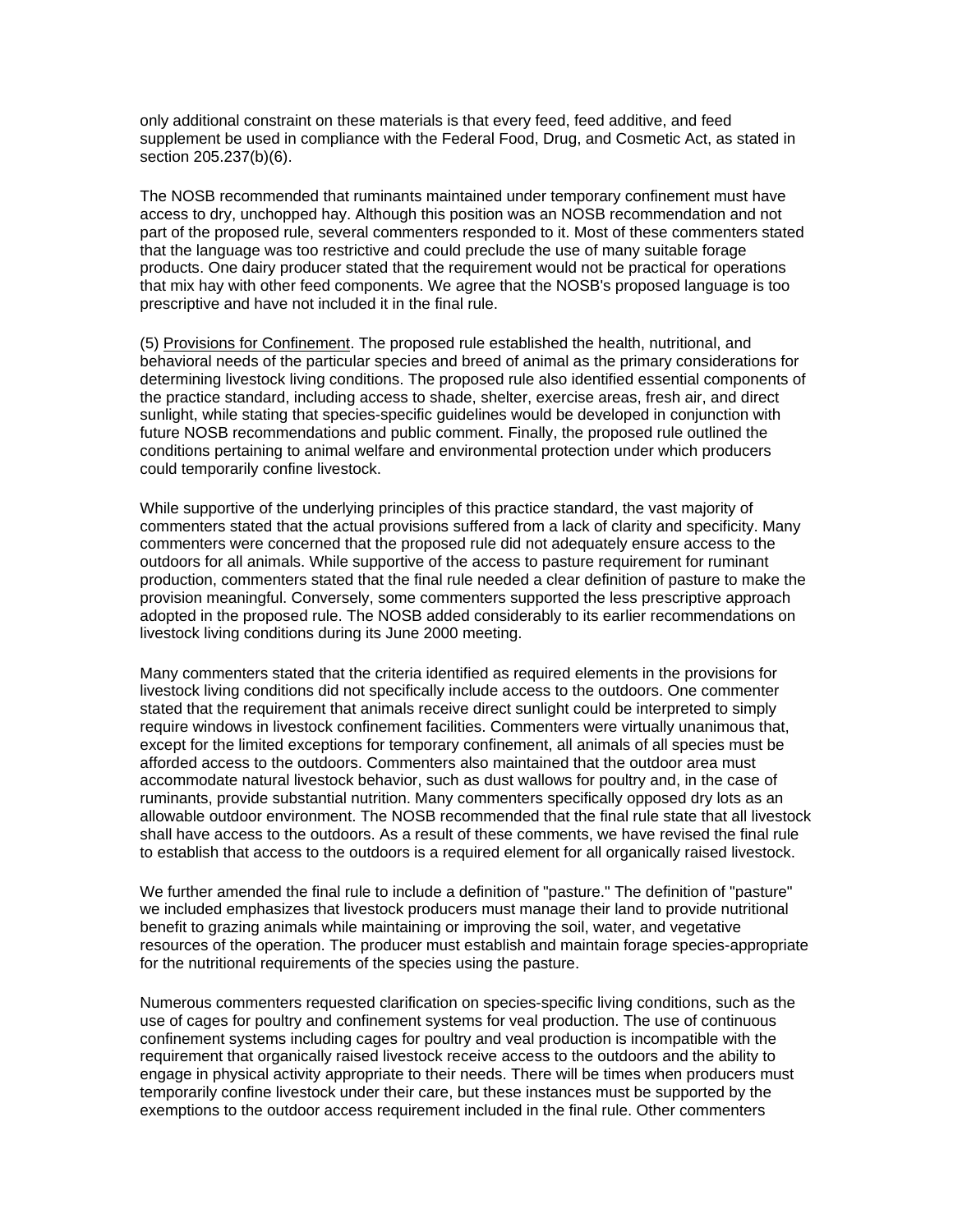requested additional guidance on whether confinement for the purpose of finishing slaughter stock would be allowed, and, if so, how long that confinement could last. Commenters who supported an allowance for finishing most often recommended that, in the case of cattle, confinement should not exceed 90 days. The final rule does not include a specific length of time that cattle or other species may be confined prior to slaughter. We will seek additional input from the NOSB and public comment before developing such standards.

Several commenters questioned whether a Federal, State, or local regulation that required confinement would supersede the requirement for outdoor access. These commenters were aware of county ordinances that prohibited free ranging livestock production to protect water quality. Organic operations must comply with all Federal, State, and local regulations. At the same time, to sell, label, or represent an agricultural commodity as "100 percent organic," "organic," or "made with...," the producer or handler must comply with the all applicable requirements set forth in this regulation. Federal, State, or local regulations that prohibit a required practice or require a prohibited one will essentially preclude organic certification of the affected commodity within that jurisdiction.

(6) Prohibition on Parasiticides During Lactation. The proposed rule provided that breeder stock could receive synthetic parasiticides included on the National List, provided that the treatment occurred prior to the last third of gestation for progeny that were to be organically managed. Many commenters supported this principle but were concerned that the wording would allow producers to administer parasiticides to lactating breeder stock while the offspring were still nursing. These commenters felt that such an allowance violated the intent of the provision because offspring could be exposed to systemic parasiticides or their residues through their mother's milk. The NOSB recommended a prohibition on using allowed synthetic parasiticides during lactation for progeny that are organically managed. We agree with these commenters and have modified the final rule to prohibit the treatment of organically managed breeder stock with allowed synthetic parasiticides during the last third of gestation or lactation.

# **Livestock Production - Changes Requested But Not Made**

This subpart retains from the proposed rule regulations on which we received comments as follows:

(1) Prohibition on Factory Farms. Many commenters requested that the final rule prohibit the certification of "factory farms." These commenters stated that factory farms are dependent upon practices and materials that are inconsistent with or expressly prohibited in the OFPA. The final rule does not contain such a prohibition because commenters did not provide a clear, enforceable definition of "factory farm" for use in the final rule. All organic operations, regardless of their size or other characteristics, must develop and adhere to an approved organic system plan that complies with these regulations in order to be certified. (2) Nonorganic Feed Protocol. The proposed rule required that, except for nonagricultural products and synthetic substances included on the National List, a producer must provide livestock with a total feed ration composed of agricultural feed products, including pasture and forage, that is organically produced and, if applicable, handled. It also included provisions for temporary variances that, under very limited circumstances and with the approval of the certifying agent and the Administrator, would provide an exemption from specific production and handling standards. The preamble of the proposed rule described an emergency resulting in the unavailability of organic agricultural feed products as an example of a situation in which a temporary variance could be issued. Many commenters recommended that the final rule require a producer who received a temporary variance for a feed emergency to follow the order of preference for noncertified organic feed developed by the NOSB. This order of preference requires a producer to procure agricultural feed products from sources that are as close to complying with the standards for organic certification as possible. Commenters stated that adherence to the order of preference would most closely conform with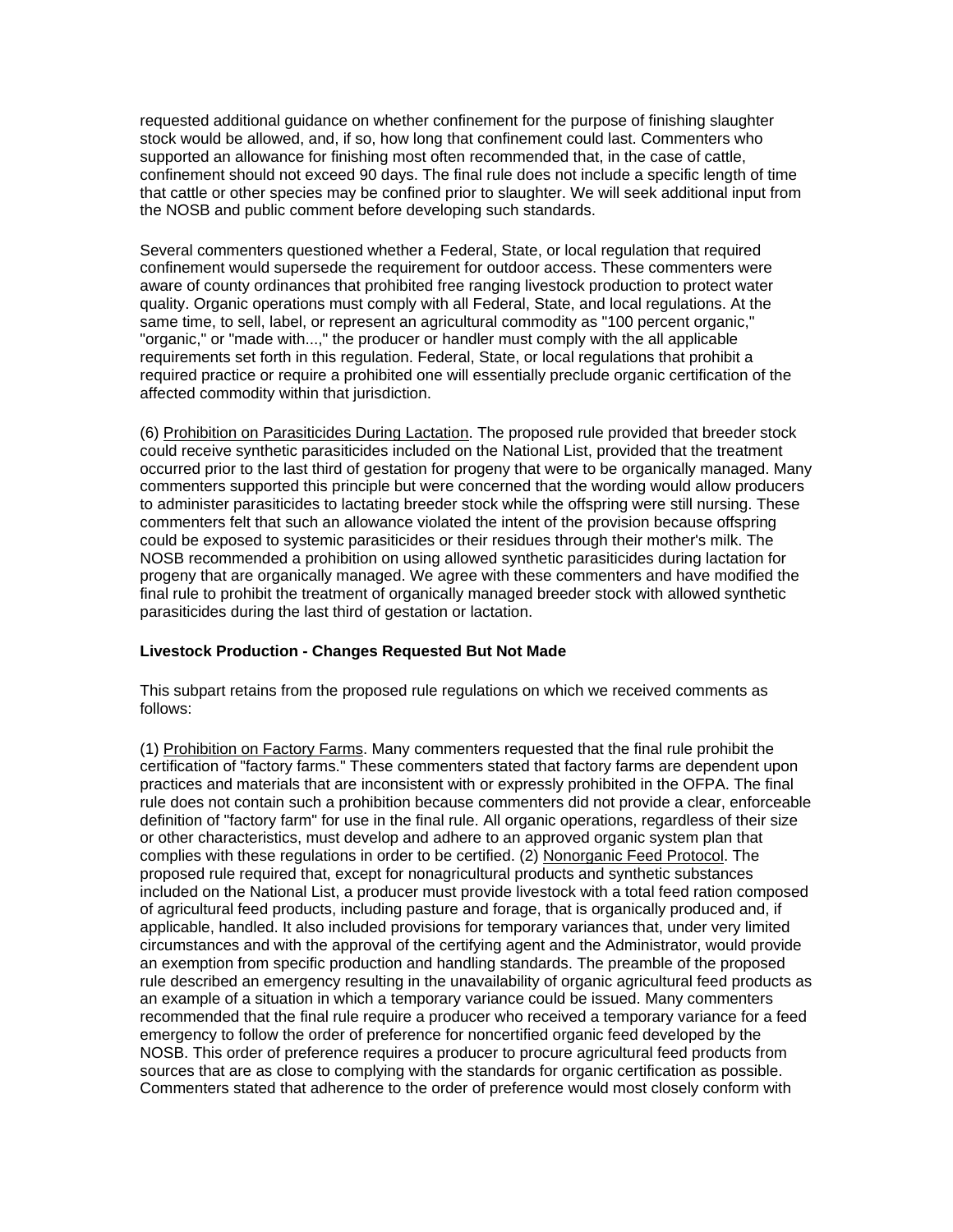the expectation of consumers that organically raised livestock received organic feed and would create an incentive for livestock feed producers to pursue certification.

We have not included the NOSB's feed emergency order of preference in the final rule because it would be too prescriptive and difficult to enforce during an emergency. Receiving a temporary variance categorically exempts a producer from the provision for which it was issued, although that producer may not substitute any practice, material, or procedure that is otherwise prohibited, although that producer may not substitute any practice, material, or procedure that is otherwise prohibited under section 205.105 . Additionally, certified organic feed is far more available in terms of quantity and affordability than when the NOSB developed its order of preference in 1994. We anticipate that producers whose original supply of organic agricultural feed products is interrupted will be able to fill the shortfall through the marketplace.

(3) Prohibition on Physical Alterations. The proposed rule required that producers perform physical alterations as needed to promote animal welfare and in a manner that minimizes pain and stress. This provision was one component of the health care practice standard that required producers to establish and maintain preventive livestock health care practices. We stated in the preamble that there was insufficient consensus from previous public comment to designate specific physical alterations as allowed or prohibited and envisioned working with producers, certifying agents, and consumers to achieve that goal. We requested comment on techniques to measure animal stress that could be used to evaluate whether specific physical alterations were consistent with the conditions established in the proposed rule.

We received significant numbers of comments both opposing and supporting the provision in the proposed rule for performing physical alterations. Many commenters opposed any allowance for physical alterations and argued that such practices are cruel and debilitating to animals. These commenters maintained that modifications in breed selection, stocking densities, and the configuration of living conditions could achieve results similar to physical alterations without harming the animal. They stated that by adapting their production systems to promote the physical and psychological welfare of animals, producers could obviate the need for physical alterations. In particular, commenters cited physical alterations to the beaks and feet of poultry as unnecessary due to the availability of alternative production systems. Many commenters expressed concern that the allowance for physical alterations would facilitate the certification of large confinement operations. Commenters also stated that performing physical alterations was inconsistent with Codex guidelines and objected to the allowance before full public deliberation on the subject through the NOSB process.

A large number of commenters stated that, if reasonable guidelines could be established, the allowance for physical alterations would be a beneficial, and even necessary, condition for organic livestock production. These commenters maintained that producers engage in physical alterations for the overall welfare of the flock or herd and that the pain and stress of performing them must be weighed against the pain and stress of not doing so. For example, these commenters cited the traumatic effect of cannibalism on poultry flocks that had not undergone beak trimming or the injuries caused by animals whose horns had not been removed. Many of these commenters stated that producers could reduce but not eliminate the need for physical alterations through alternative production practices such as breed selection and stocking densities. The NOSB supported the provision as written in the proposed rule, stating that it met the animal welfare requirements while allowing practices necessary for good animal husbandry.

We have retained the proposed provision for physical alterations without taking any further position on whether specific practices are allowed or prohibited. We did not receive substantial new guidance on techniques to measure stress in animals due to physical alterations and have made no revisions in that regard. The final rule establishes that, when appropriately performed and within the context of an overall management system, specific physical alterations are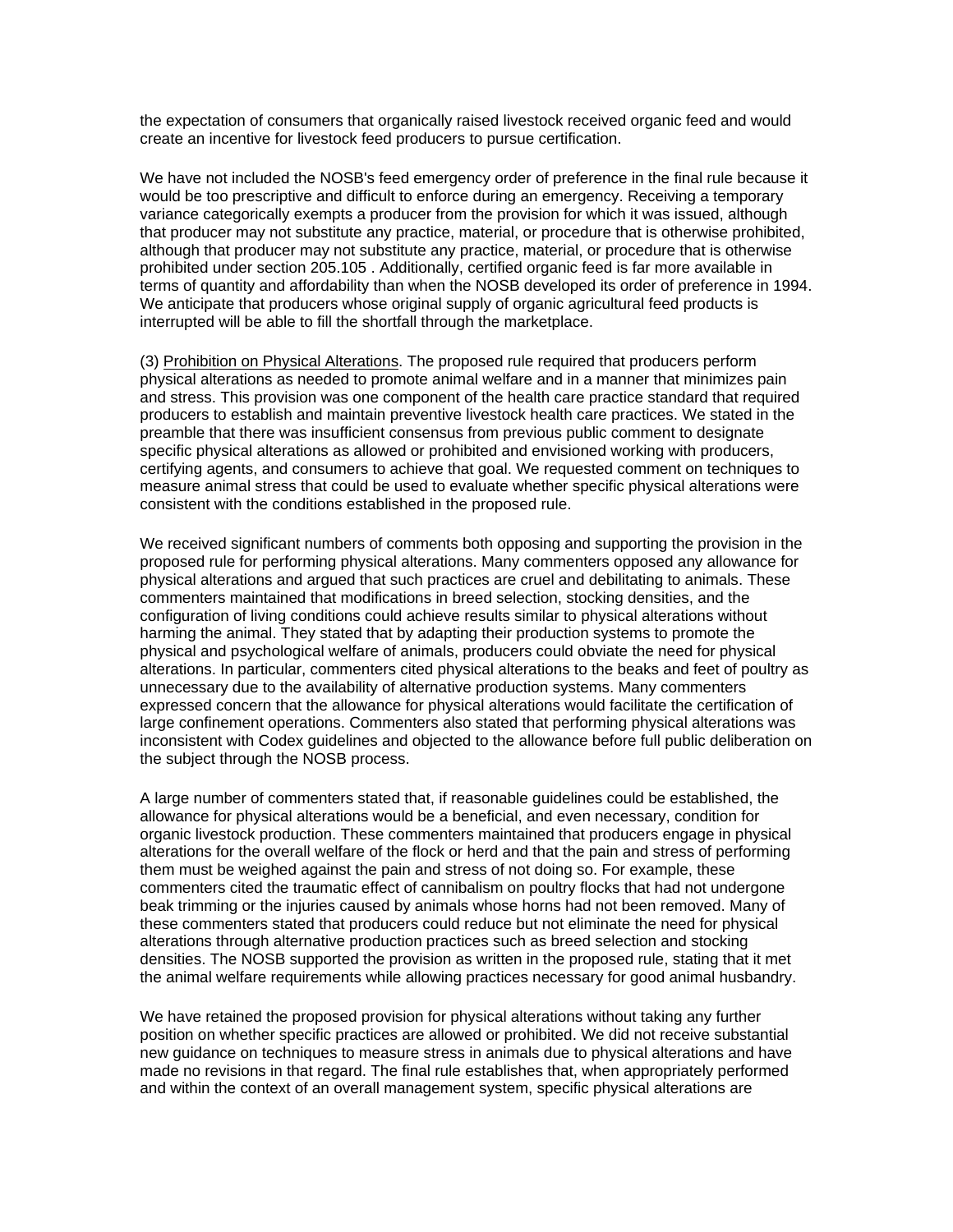allowed. It also mandates that, as an element of a preventative health care program, physical alterations must benefit the ultimate physical and psychological welfare of the affected animal.

(4) Withdrawal for Synthetic Parasiticides in Lactating Livestock. The proposed rule required a 90-day withdrawal period before milk and milk products produced from livestock treated with an allowed synthetic parasiticide could be labeled as organic. Referencing the statement in the preamble to the proposed rule that the 90-day withdrawal period was attributable to "consumer expectations of organically raised animals," a dairy producer commented that the provision ignored animal welfare and farm economic sustainability considerations. The commenter considered the 90-day withdrawal period capricious and problematic since, for bovine dairy operations, it would compel producers to either shorten an animal's natural drying off period, or lose 30 days of organic milk production. The commenter stated that the optimal extended withdrawal period for this situation would be 60 days since this is the approximate duration of a dairy cow's natural dry period. Under this approach, livestock requiring treatment could receive an allowed synthetic parasiticide at the time of drying off, thus allowing the withdrawal period to coincide with the natural 60-day period when the livestock were not lactating. Livestock could complete the withdrawal period prior to the birth of their offspring in approximately 60 days, at which time the mother's milk could again be sold as organic. The commenter maintained that the 60-day period would satisfy consumer expectation for an extended withdrawal period after treatment with an allowed synthetic parasiticide without imposing an unnecessary constraint on the producer.

We have retained the 90-day withdrawal period in the final rule. The provisions in the final rule for treating livestock with an allowed synthetic parasiticide reflect the 90-day withdrawal period recommended by the NOSB at its October 1999 meeting. The NOSB has the authority to reconsider this issue and propose an alternative annotation for the Secretary's consideration.

(5) Delineation of Space Requirements for Animal Confinement. The proposed rule did not establish space requirements for livestock living conditions but stated that a producer must accommodate the health and natural behavior of animals under his or her care. Some commenters stated their preference for space requirements because they are more uniform and enforceable. These commenters stated that some existing certification standards include space requirements in standards for livestock living conditions and that Codex guidelines support this approach. While not disagreeing that space requirements could be an effective certification tool for organic livestock production systems, we have not incorporated any such provisions in the final rule. We anticipate that additional NOSB recommendations and public comment will be necessary for the development of space requirements. At its June 2000 meeting, the NOSB agreed that it would be premature to include space requirements in the final rule.

(6) Access to pasture versus pasture-based. Commenters stated that the proposed rule's requirement that ruminants receive "access to pasture" did not sufficiently characterize the relationship that should exist between ruminants and the land they graze. Many of these commenters recommended that the final rule require that ruminant production be "pasturebased." Many commenters stated that the final rule needed a more explicit description of the relationship between livestock and grazing land. The NOSB shared this perspective and recommended that the final rule require that ruminant production systems be "pasture-based." In contrast, an organic dairy producer maintained that a uniform, prescriptive definition of pasture would not be appropriate in a final rule. This commenter stated that the diversity of growing seasons, environmental variables, and forage and grass species could not be captured in a single definition and that certifying agents should define pasture on a case-by-case basis. This commenter also disagreed with the "pasture-based" requirement, stating that pasture should be only one of several components of balanced livestock nutrition. Singling out pasture as the foundation for ruminant management would distort this balance and deprive other producers of the revenue and rotation benefits they generate by growing livestock feed.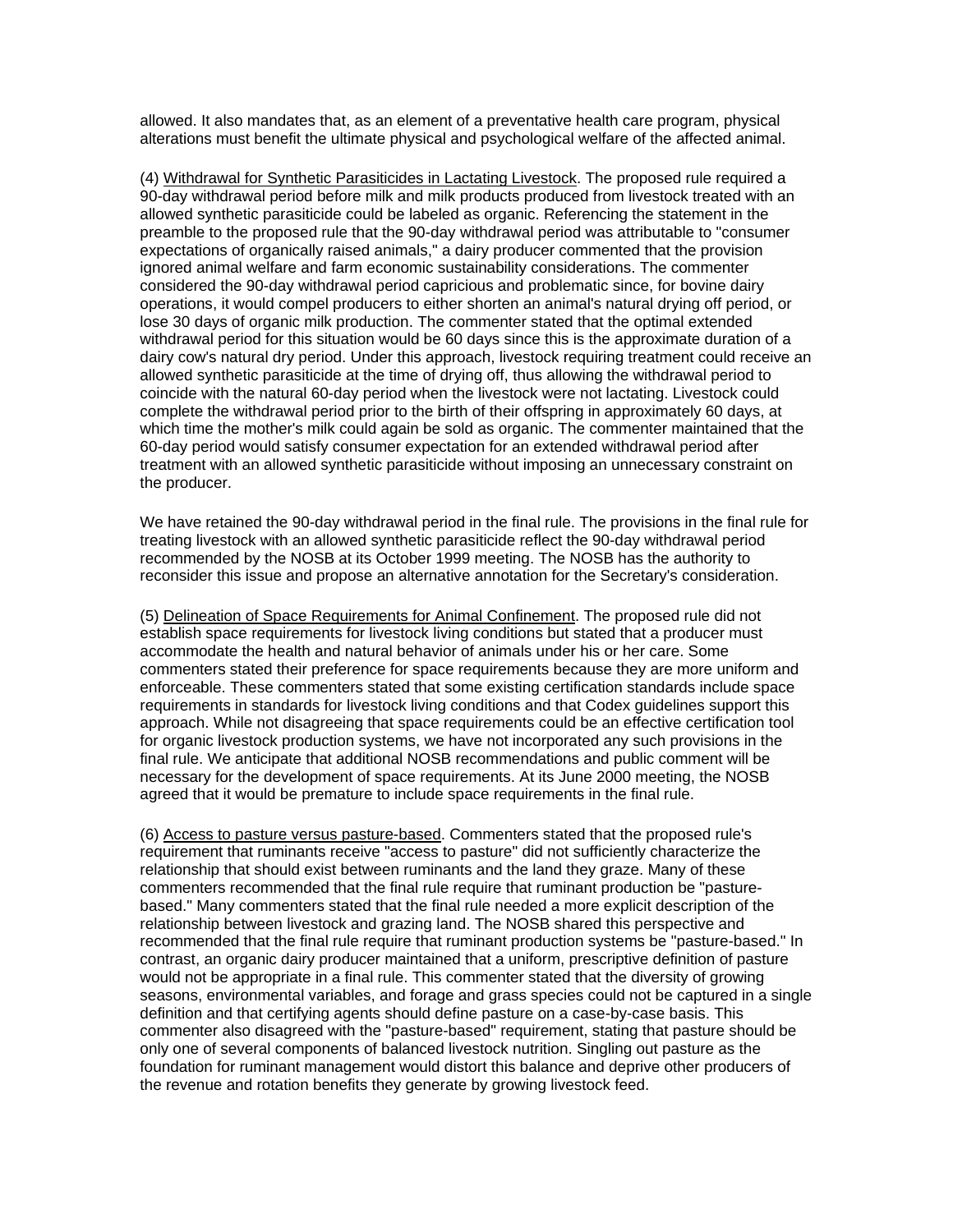We retained the "access to pasture" requirement because the term, "pasture-based," has not been sufficiently defined to use for implementing the final rule. The final rule does include a definition for pasture, and retention of the "access to pasture" provision provides producers and certifying agents with a verifiable and enforceable standard. The NOP will work with the NOSB to develop additional guidance for managing ruminant production operations.

(7) Stage of Production. The proposed rule contained provisions for temporary confinement, during which time livestock would not receive access to the outdoors. Many commenters were concerned that the stage-of-production justification for temporary confinement could be used to deny animals access to the outdoors during naturally occurring life stages, including lactation. Commenters overwhelmingly opposed such an allowance and stated that the stage of production exemption should be narrowly applied. One commenter stated that a dairy operation, for example, might have seven or eight distinct age groups of animals, with each group requiring distinct living conditions. Under these circumstances, the commenter maintained that a producer should be allowed to temporarily house one of these age groups indoors to maximize use of the whole farm and the available pasture. At its June 2000 meeting, the NOSB stated that the allowance for temporary confinement should be restricted to short-term events such as birthing of newborn or finish feeding for slaughter stock and should specifically exclude lactating dairy animals.

We have not changed the provision in the final rule for the stage-of-production allowance in response to these comments. The NOSB has supported the principle of a stage-of-production allowance but has not provided sufficient guidance for determining, on a species-specific basis, what conditions would warrant such an allowance. Without a clearer foundation for evaluating practices, we have not identified any specific examples of practices that would or would not warrant a stage-of-production allowance. We will continue to explore with the NOSB specific conditions under which certain species could be temporarily confined to enhance their well-being.

In the final rule, temporary confinement refers to the period during which livestock are denied access to the outdoors. The length of temporary confinement will vary according to the conditions on which it is based, such as the duration of inclement weather. The conditions for implementing temporary confinement for livestock do not minimize the producer's ability to restrain livestock in the performance of necessary production practices. For example, it is allowable for a producer to restrain livestock during the actual milking process or under similar circumstances, such as the administration of medication, when the safety and welfare of the livestock and producer are involved.

#### **Handling - Changes Based on Comments**

The following changes are made based on comments received.

(1) Commercial Availability. A large number of commenters, including organic handlers and certifying agents, stated that "commercial availability" must be included as a requirement for the 5 percent of nonorganic ingredients that are used in products labeled "organic."

We agree and have added a commercial availability requirement as part of a handler's organic system plan under section 205.201 of this subpart. Up to 5 percent (less water and salt) of a product labeled "organic," may be nonorganic agricultural ingredients. However, handlers must document that organic forms of the nonorganic ingredients are not commercially available before using the nonorganic ingredients.

(2) Prohibited Practices. Commenters were unclear about the extent of the prohibition on use of excluded methods and ionizing radiation. To make that prohibition clear, we have moved the handling prohibitions in proposed rule sections 205.270 (c) to 205.105, Applicability, subpart B.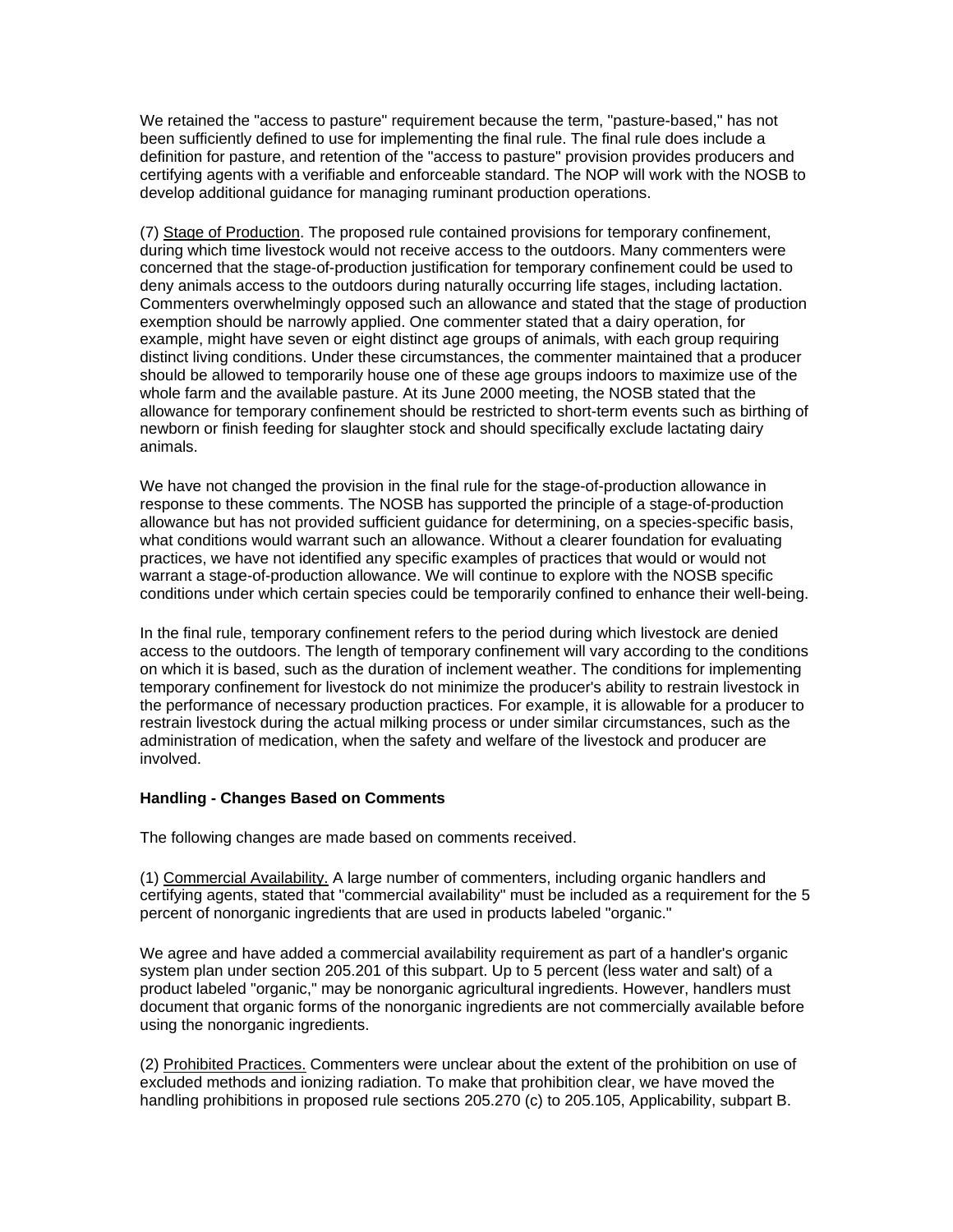Paragraphs (c)(1) and (c)(2) which listed excluded methods and ionizing radiation in the proposed rule are combined into paragraph (c)(1) that cross-references new section 205.105.

(3) Use of Predator Pests and Parasites. Paragraph (b)(1) of section 205.271 proposed that predator pests and parasites may be used to control pests in handling facilities. Under FDA's Good Manufacturing Practice, 21 CFR part section 110.35(c), it states that "No pests shall be allowed in any area of a food plant." Some commenters believed use of predator pests in handling facilities is prohibited by the FDA regulation. Other commenters stated that predator pests could be used in certain handling facilities under the FDA regulation. One commenter claimed that the FDA regulation in 21 CFR part 110.19 allows exemptions for certain establishments that only harvest, store, or distribute raw agricultural product. Another commenter suggested that use of predator pests should be allowed when FDA does not prohibit their use.

We do not intend to be inconsistent with the FDA requirement and, thus, have removed proposed paragraph (b)(1) of section 205.271. Use of predator pests in various organic handling and storage areas is subject to FDA's Good Manufacturing Practice. Paragraphs (b)(2) and (b)(3) are redesignated.

(4) Use of Synthetic Pheromone Lures. Proposed paragraph (b)(3) provided for use of nonsynthetic lures and repellant. A few handlers and certifying agents commented that nearly all pheromone lures use synthetic substances. Because pheromone lures do not come into contact with products in a handling facility, commenters argued that such lures should be allowed, provided that the synthetic substance used is on the National List.

We agree and have added "synthetic substances" to redesignated paragraph (b)(2) for use in lures and repellents. The synthetic substances used must be consistent with the National List. (5) Restrict Initial Use of Synthetics to National List Substances. Paragraph (c) in the proposed rule provided for use of any synthetic substance to prevent or control pests. Several handlers and certifying agents stated that use of nonsynthetic and synthetic substances should initially be limited first to substances which are allowed on the National List. This would mean that substances not allowed for use on the National List could not be used initially to control or prevent pest infestations.

We agree with these comments. Use of allowed substance before use of other substances is a fundamental principle of organic agriculture. Therefore, if preferred practices under paragraphs (a) and (b) are not successful in preventing or controlling pest infestations, handlers may then use, under amended paragraph (c), only nonsynthetic or synthetic substances which are allowed for use on the National List.

We have removed the proviso that applications of a pest control substance must be consistent with the product's label instructions. This requirement is readily understood and does not need to be explicitly stated in the regulations.

Because paragraph (c) now provides for use only of allowed National List substances, a new paragraph (d) is added to allow for use of other synthetic substances, including synthetic substances not on the National List, to prevent or control pest infestations. These substances may be used only if the practices in paragraphs (a), (b), and (c) are ineffective. Before the substance is used, the handler and the operation's certifying agent must agree on the synthetic substance to be used and the measures to be taken to prevent contact of the substance with organic products and ingredients in the facility. We expect that this communication can be accomplished with telephone calls or by electronic means.

This regulation does not preempt Federal, State, or local health and sanitation requirements. We recognize that inspectors who monitor compliance with those regulations may require immediate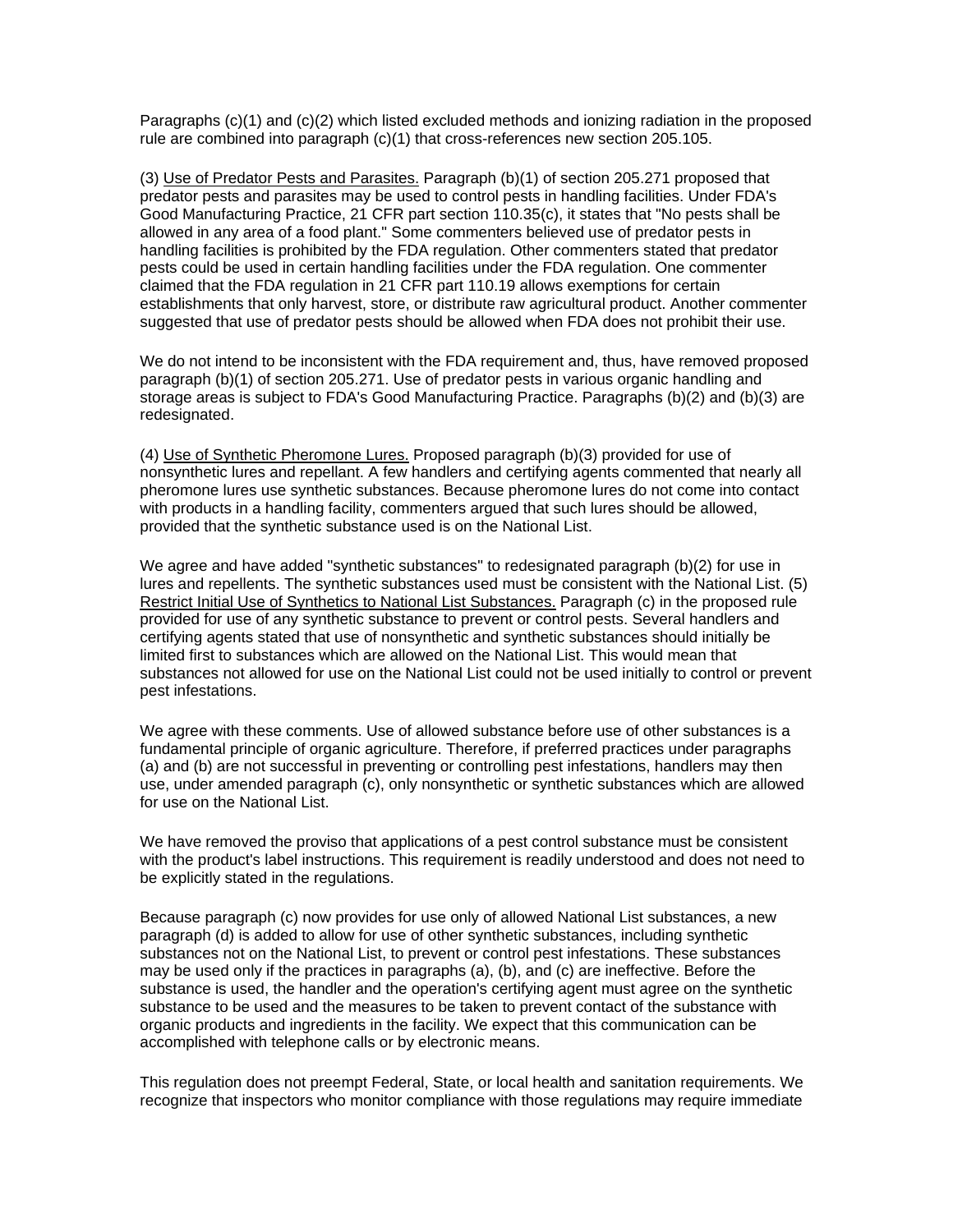intervention and use of synthetic substances, not on the National List, before or at the same time as the methods specified in paragraphs (b) and (c). Therefore, to make this clear, we have added a new paragraph (f). To ensure that the use of the substances does not destroy a product's organic integrity, we are requiring that the handler take appropriate measures to prevent contact of the product with the pest control substance used.

(6) Preventing Contact with Prohibited Substances. Commenters recommended that, if prohibited substances are applied by fogging or fumigation, the organic product and packaging material must be required to be completely removed from the facility and reentry of the product or packaging be delayed for a period three times longer than that specified on the pesticide label. Commenters believed removal and reentry should be mandatory, regardless of the organic product or container.

We understand the commenters' concerns. However, their recommendations are not appropriate for all pest infestations. We believe that measures needed to be taken to prevent contact with a synthetic substance must be determined on a case-by-case basis by the handler and certifying agent. As stated earlier, new paragraph (d) of section 205.271 requires a handler and certifying agent to agree on control and prevention measures prior to application of a synthetic substance. We believe that such an agreement will help safeguard a product's organic integrity. Use of a synthetic substance in fogging or fumigation should be based on, among other things, location of the pest relative to the organic products in the facility; the extent of the pest infestation; the substance and application method to be used; the state of the organically produced product or ingredient (raw, unpackaged bulk, canned, or otherwise sealed); and health and sanitation requirements of local, State, and Federal authorities.

Paragraph (e) is changed to clarify that an operation's organic handling plan must be updated to document all measures taken to prevent contact between synthetic pest control substances and organically produced products and ingredients.

(7) Repetitive Use of Pest Control Measures. One commenter suggested a change in the paragraph (e) requirement that handlers' organic plans must include "an evaluation of the effects of repetitive use" of pest prevention and control materials. The commenter believed that the requirement was excessive and beyond what should be expected of handlers. The commenter indicated that handlers' organic plans should address the "techniques that will be used to minimize" the negative effects of repetitive use of pest control materials.

We agree that "an evaluation of the effects of repetitive use" is more than what is reasonable to expect of handlers in their organic plans. We do not agree, however, that an organic plan should be required to address the "techniques" used to minimize the effects of repetitive use of pest control materials. However, we believe that handlers should update their organic handling plans to account for the use of pest control or prevention substances, particularly if the substances are prohibited substances. The update should include a description of the application methods used and the measures taken to prevent contact between the substance used and the organic product. We have added these requirements in redesignated paragraph (e). Proposed paragraph (e) of section 205.271 is removed.

# **Handling - Changes Requested But Not Made**

(1) Exceptions to Handling Processes. A commenter stated that many herbal products are extracted from organically produced herbs but that the extraction of those products "can employ significantly different methods than those used in the manufacture of more traditional foods." To be labeled as "organic" ingredients, substances such as herbs, spices, flavorings, colorings, and other similar substances, must be derived from a certified organic source and be extracted without the use of prohibited substances.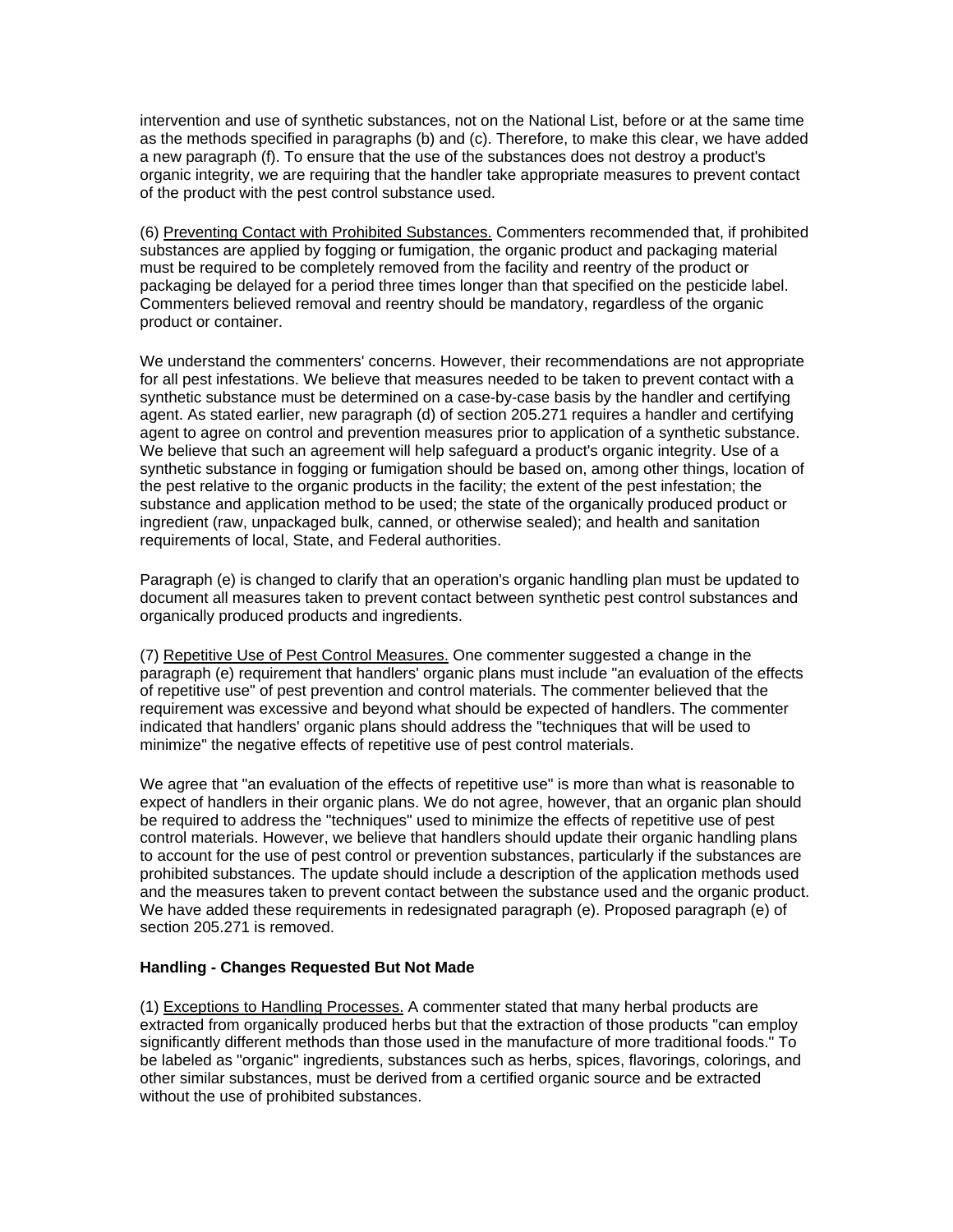(2) Allowed Synthetics Used in Packaging Materials and Storage Containers. A State department of agriculture commented that section 205.272(b)(1) prohibits use of synthetic fungicides, preservatives, or fumigants in packaging materials and storage containers or bins. The comment stated that it is inconsistent to permit use of allowed substances as ingredients in processed products but prohibit their use as a preservative or fumigant in the packaging materials and storage containers and bins. The commenter suggested that paragraph (b)(1) be amended to permit use of National List-allowed substances in section 205.605, particularly carbon dioxide and ozone, in packaging materials and storage containers or bins.

We understand the commenter's concern. However, section 6510(a)(5) of the Act specifically prohibits use of any packaging materials, storage containers, or bins that contain synthetic fungicides, preservatives, or fumigants.

(3) Additional Measures to Prevent Product Contamination. A few commenters suggested changing paragraph (e) of section 205.271 to require that handlers' organic handling plans specify measures that would be taken to prevent contact between a pest control substance and "packaging materials." This would be in addition to measures preventing contamination of "any ingredient or finished product" in the handling facility.

We understand the commenters' objective. However, for the reasons stated earlier in regard to commenters' request that mandatory removal of product during pest control treatment be required, we believe that such a requirement should not be mandatory for all packaging materials. Measures to prevent contamination of packaging material should be left to the handler and certifying agent to specify in the handling plan.

# **Handling - Clarifications**

Clarification is given on the following issues raised by commenters.

(1) Use of Nonorganic Ingredients in Processed Products. We have corrected paragraph (c) of section 205.270 to clarify what must not be used in or on organically produced ingredients and nonorganically produced ingredients used in processed organic products. The prohibition on use of ionizing radiation, excluded methods, and volatile synthetic solvents applies to all organically produced ingredients. The 5 percent of nonorganic ingredients in products labeled "organic," also are subject to the three prohibited practices. The nonorganic ingredients in products labeled "made with organic ingredients" must not be produced using ionizing radiation or excluded methods but may be produced using volatile synthetic solvents. The nonorganic ingredients in products containing less than 70 percent organically produced ingredients may be produced and processed using ionizing radiation, excluded methods, and synthetic solvents.

(2) Water Quality Used in Processing. A handler questioned whether public drinking water containing approved levels of chlorine, pursuant to the Safe Drinking Water Act, is acceptable for use in processing products labeled "100 percent organic." Water meeting the Safe Drinking Water Act may be used in processing any organically produced products.

#### **Temporary Variances - Changes Based on Comments**

Additional Causes for Issuing Temporary Variance. A few State department of agriculture commenters suggested that "drought" should be added to the regulatory text as a natural disaster warranting a temporary variance from regulations.

We agree and have added drought to the regulatory text in paragraph (a)(2) of section 205.290. We have also added "hail" as a natural disaster warranting a temporary variance. Both drought